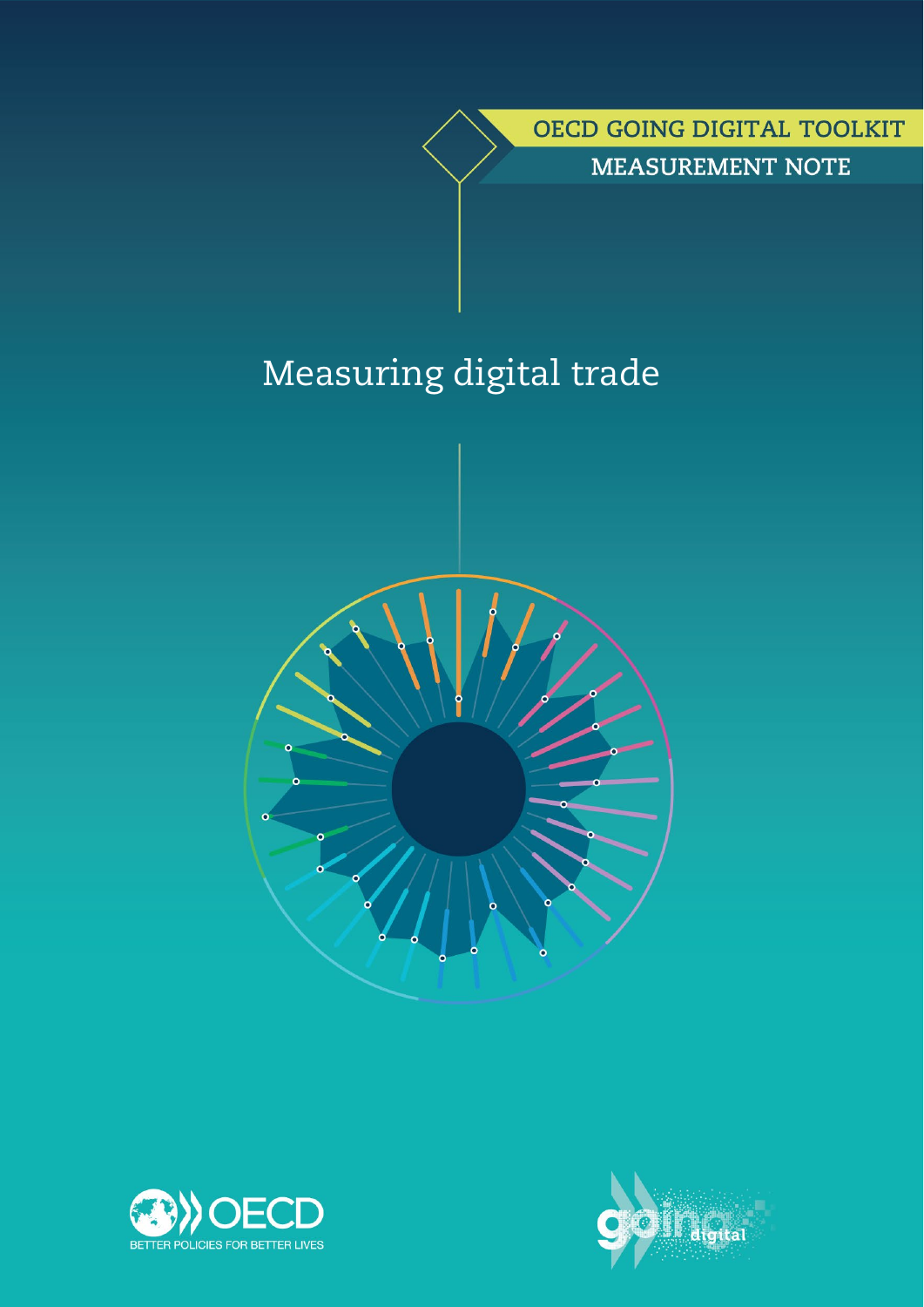This Toolkit note was prepared by Annabelle Mourougane, based on the OECD-WTO-IMF *Handbook for Measuring Digital Trade* and other insights. It was reviewed by the Committee on Statistics and Statistical Policy (CSSP), and it was approved and declassified by the CSSP on 1 October 2021. The note was prepared for publication by the OECD Secretariat.

This Toolkit note is a contribution to the OECD Going Digital project, which aims to provide policy makers with the tools they need to help their economies and societies thrive in an increasingly digital and data-driven world.

For more information, visit *[www.oecd.org/going-digital](http://www.oecd.org/going-digital)*.

#GoingDigital

## *Please cite this publication as:*

Mourougane, A. (2021), "Measuring digital trade", *Going Digital Toolkit Note*, No. 18, *[https://goingdigital.oecd.org/data/toolkitnotes/No18\\_ToolkitNote\\_MeasuringDigit](https://goingdigital.oecd.org/data/toolkitnotes/No18_ToolkitNote_MeasuringDigitalTrade.pdf)*

*[alTrade.pdf.](https://goingdigital.oecd.org/data/toolkitnotes/No18_ToolkitNote_MeasuringDigitalTrade.pdf)*

*Note to Delegations:*

*This document is also available on O.N.E. under the reference code:* SDD/CSSP(2021)6.

This document, as well as any data and map included herein, are without prejudice to the status of or sovereignty over any territory, to the delimitation of international frontiers and boundaries and to the name of any territory, city or area.

#### © OECD 2021

You can copy, download or print OECD content for your own use, and you can include excerpts from OECD publications, databases and multimedia products in your own documents, presentations, blogs, websites and teaching materials, provided that suitable acknowledgment of OECD as source and copyright owner is given. All requests for commercial use and translation rights should be submitted to: rights@oecd.org.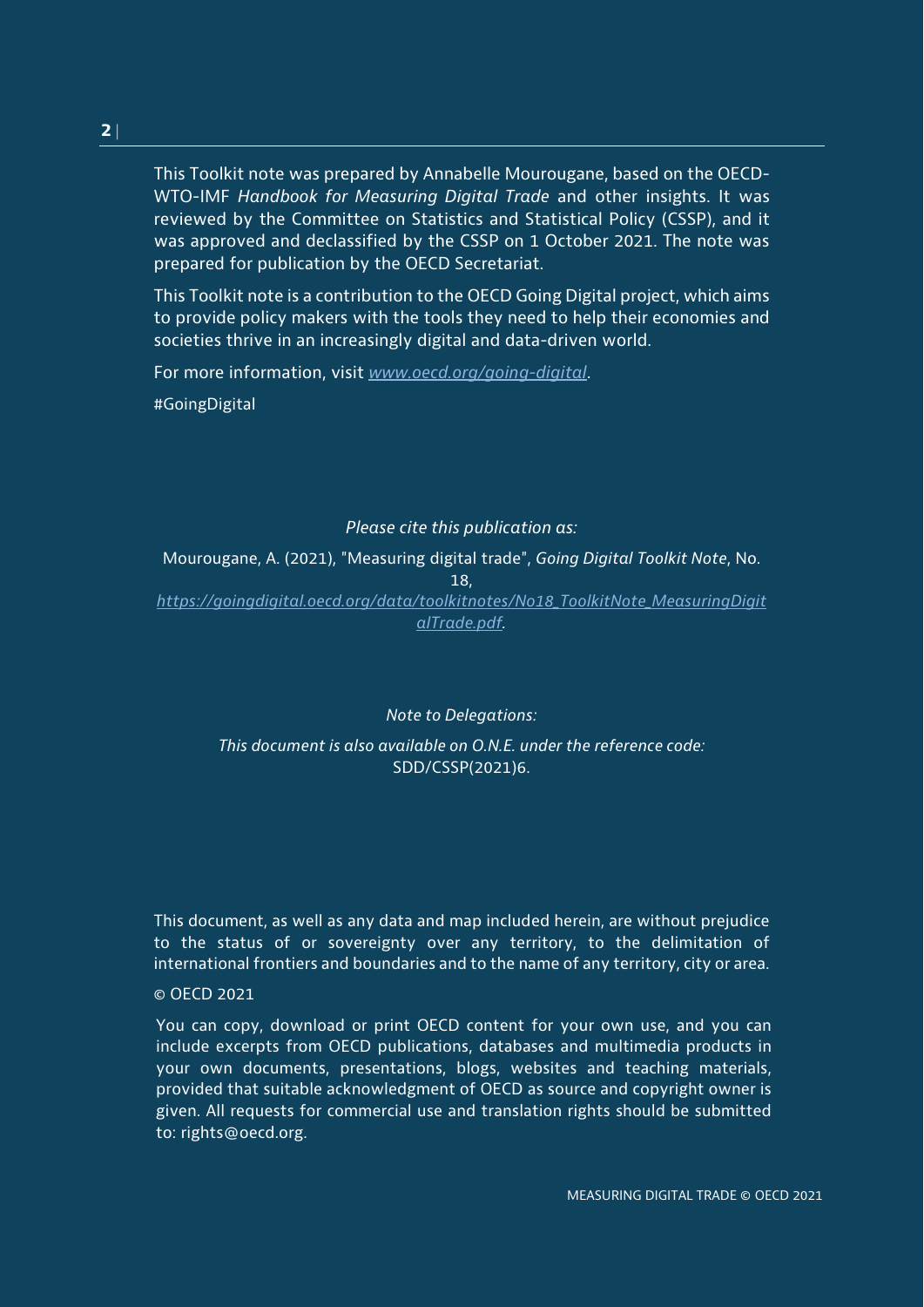## *Table of Contents*

## *Tables*

|--|--|--|--|--|--|

## *Figures*

|--|--|--|--|

## *Boxes*

| Box 1. Using credit card data to measure cross-border online purchases in Israel12 |  |
|------------------------------------------------------------------------------------|--|
| Box 2. Measuring cross-border e-commerce from webshops in the Netherlands13        |  |
|                                                                                    |  |
|                                                                                    |  |
| Box 5. Measuring digital trade using ITS surveys linked to modes of supply 16      |  |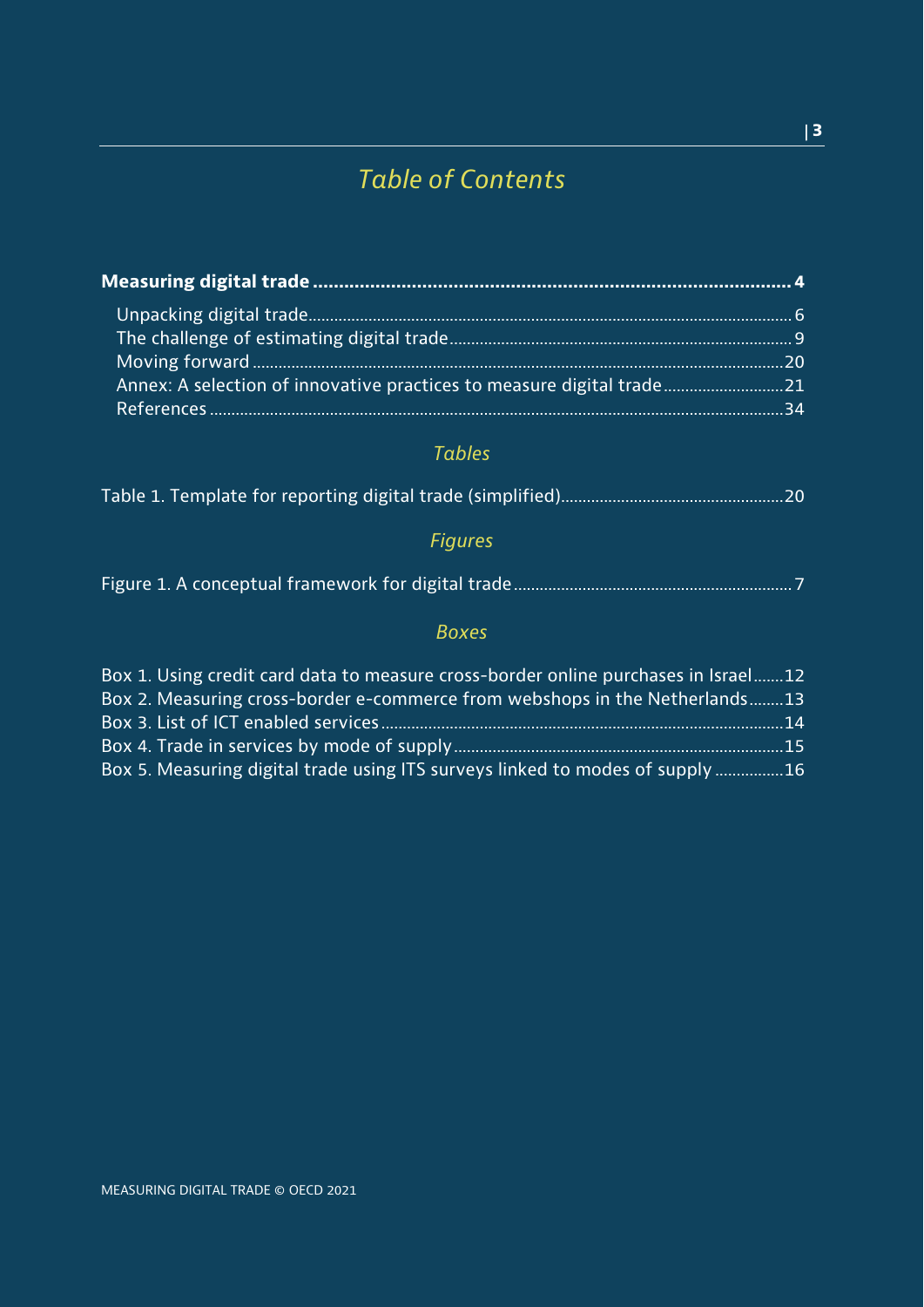## <span id="page-3-0"></span>*Measuring digital trade*

Digital transformation has become a prevalent part of our lives, changing the way we consume, produce and trade, and this trend has only accelerated since the COVID-19 crisis. Still, digital transformation remains largely hidden in official trade statistics. From a statistical perspective, a fundamental rethink is required in the way that core national accounts are constructed if meaningful measures of digital trade are to be developed. This Going Digital Toolkit note highlights the main features of the OECD-IMF-WTO conceptual framework defining digital trade, as well as practical guidance to overcome some of the measurement challenges. It also catalogues various country initiatives to estimate digital trade.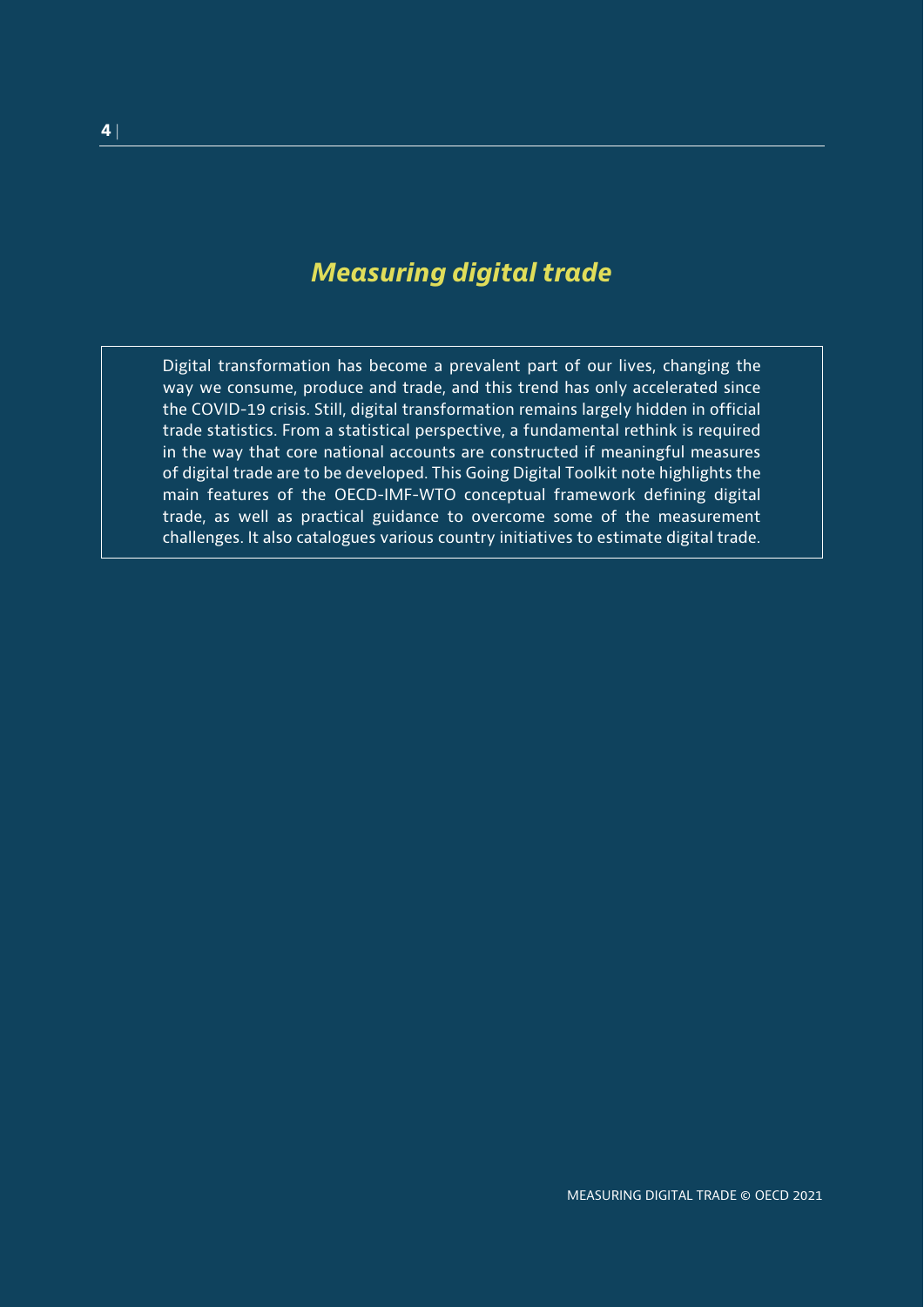Digital transformation has become a prevalent part of our lives, changing the way we consume, produce and trade, and this trend has only accelerated since the COVID-19 crisis. Digital technologies and data enable trade in services on a scale that would have been unimaginable in an analogue world, and they make trading a greater variety of goods easier and faster than ever before. They have allowed for significant access to new markets, particularly by small and medium sized enterprises (SMEs), and for new products, such as cloud services, whilst also having a significant disruptive and transformative impact on many industries. Digital technologies have also increased the capacity of households to buy and sell, in particular through online platforms. These developments have led to a new phase of globalisation underpinned, in particular, by the movement of data across national borders that has begun to transform international trade in goods and services.

Still, digital transformation remains largely hidden in official trade statistics. This lack of visibility is primarily a function, or perhaps a legacy, of the fact that the core economic production accounts remain to a large extent constructed around firms and products, with the classification of the former being driven by the classification of the latter. However, this approach only provides a partial view of the effects of digital transformation, which has led many to conclude that the potential scale of mismeasurement is larger than it may actually be.

Complicating matters is the absence of a single definitive view on what is actually meant by the multitude of terms that are commonly used in this statistical space – digital economy, digital trade, digital transformation, sharing economy, gig economy – whose interpretation typically differs depending on the application, the user or the policy community. For instance, the OECD has developed a taxonomy of sectors according to the extent to which they have gone digital, depending on their development and adoption of the most advanced "digital" technologies, the human capital needed to embed them in production, and the extent to which digital tools are used to interact with clients and suppliers (Calvino et al., 2018 $_{[1]}$ ).

From a statistical perspective, a fundamental rethink in the way that we construct our core national accounts is required if we are to develop meaningful measures of digital trade. Recent G20 Presidencies, both the G20 Trade and Investment Working Group and the Digital Economy Task Force, have placed significant emphasis on measurement to provide better evidence and assist analysts, businesses and policy makers in developing policies and strategies that can capitalise on, or manage the risks of, digital trade. In response to growing demand for coherent and comparable data on digital trade, a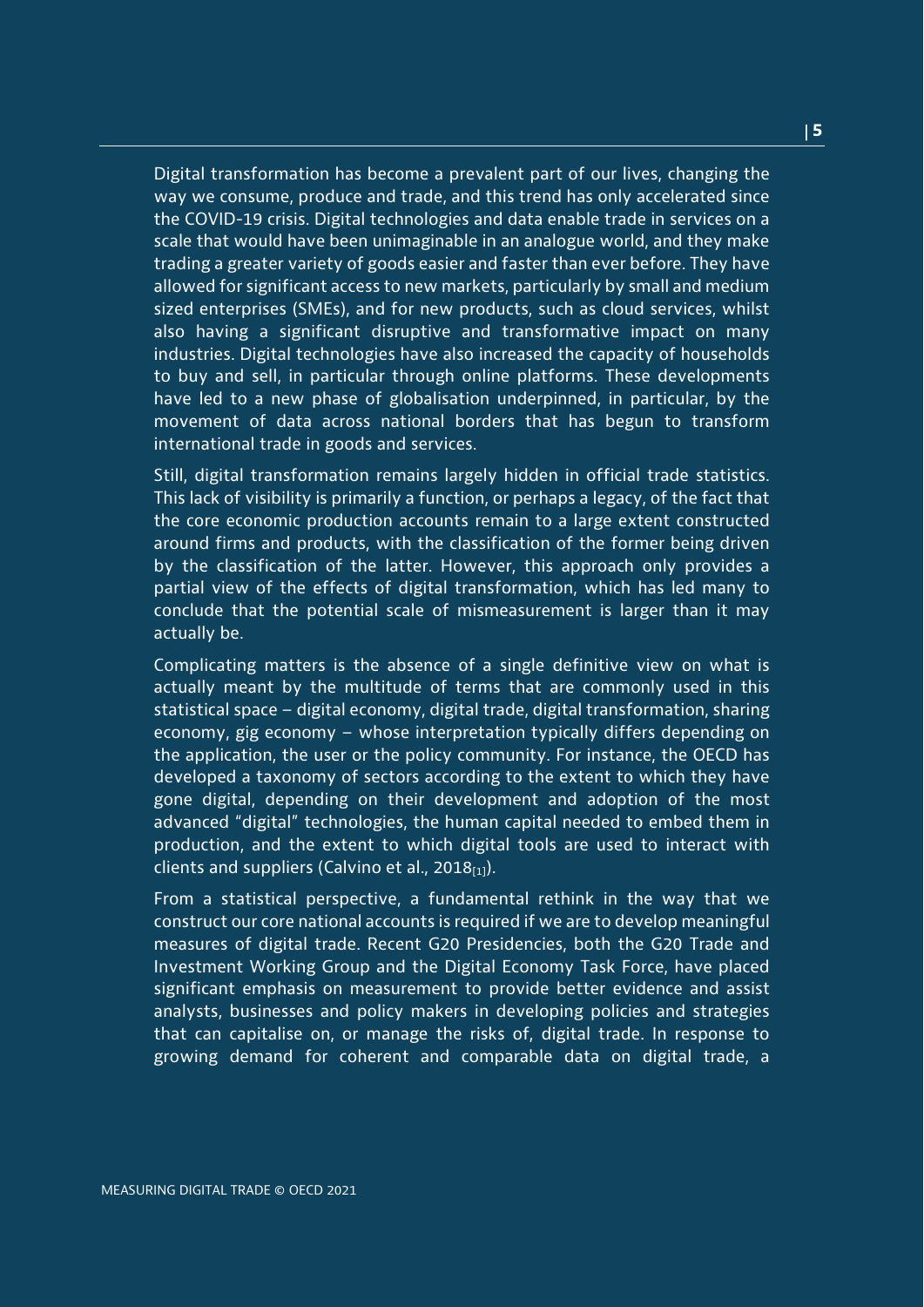*[Handbook](https://www.oecd.org/sdd/its/Handbook-on-Measuring-Digital-Trade-Version-1.pdf)*[1](#page-5-1) was developed by the OECD, the IMF and the WTO in 2019 that provides:

- A conceptual framework to define digital trade, and
- A mechanism to share experience and identify and develop best practice.

Recognising that significant work remains to be done, and that the structure and impact of the digital economy is evolving rapidly and unpredictably, this Handbook is meant to be revised and updated on a continuous basis. It will be in particular revised in light of the ongoing discussions on the revision of international standards.

This Going Digital Toolkit note first highlights the main features of the conceptual framework defining digital trade developed in the Handbook. It then identifies key measurement challenges in the different components of digital trade and puts forward some practical guidance to overcome some of these challenges, including using existing data, amending existing surveys, and making use of new types of data such as credit cards transactions.

## <span id="page-5-0"></span>**Unpacking digital trade**

Unlike traditional statistical concepts that focus on who is doing the production and what is being produced, digital trade is more aligned around a concept of how digital technologies are transforming the way that the what is being purchased and delivered (Figure 1). The how matters significantly for trade policymaking, both in terms of its impact on modes of supply (delivery) but also in its ability to facilitate trade (purchasing mechanisms) (see Box 4). The nature of the transaction – digitally ordered and/or digitally delivered – is the overarching defining characteristic of digital trade. However, the conceptual framework also comprises a product dimension and information on the actors to provide key information to undertake analysis and inform policymaking.

<span id="page-5-1"></span> $\overline{a}$ 

<sup>1</sup> The *Handbook on Measuring Digital Trade* was developed under the auspices of an expert of the Inter-Agency Task Force on International Trade Statistics, which included international organisations (the OECD, the World Trade Organization and the International Monetary Fund), national statistics agencies and central banks.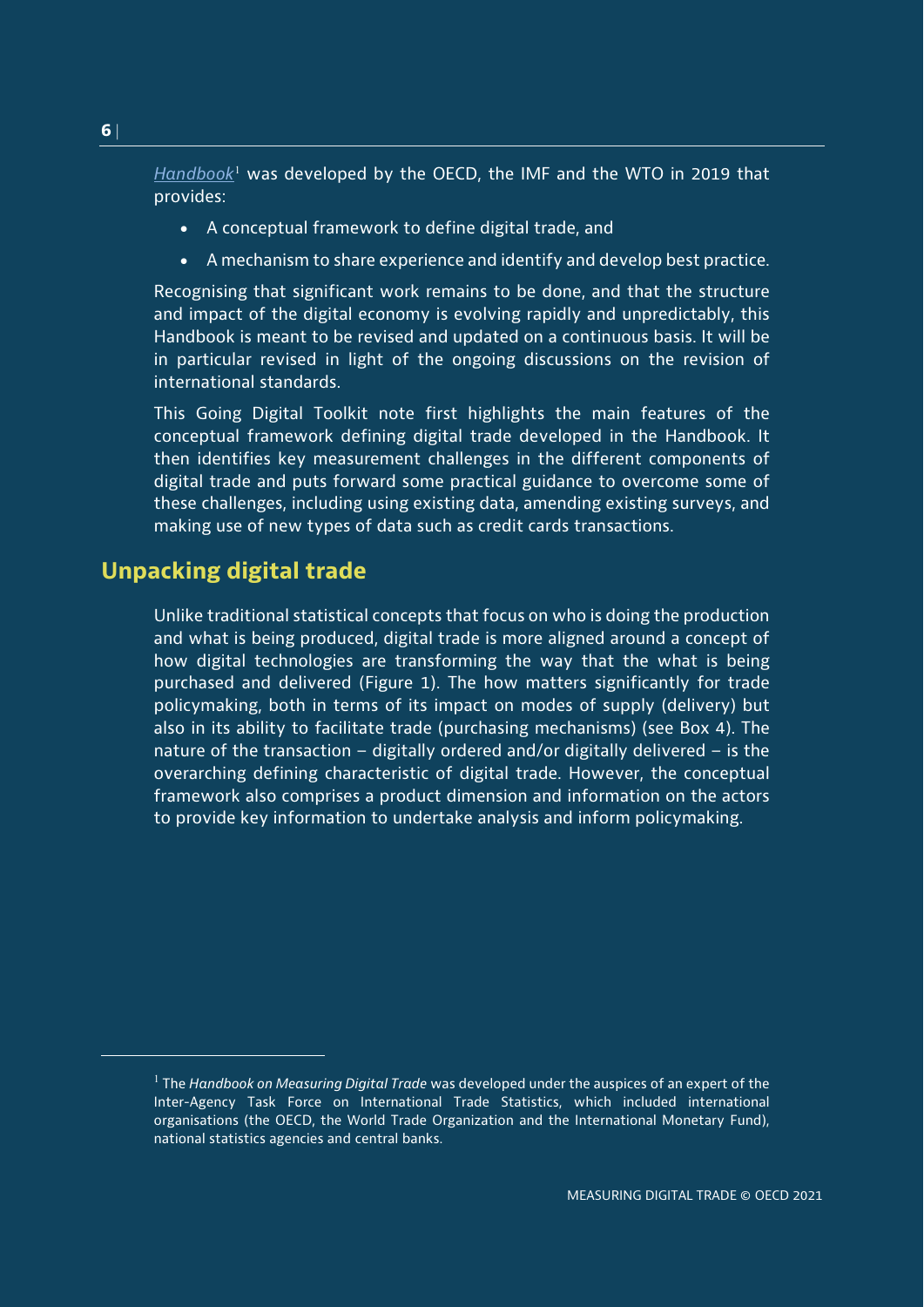<span id="page-6-0"></span>

**Figure 1. A conceptual framework for digital trade**

*Notes:* Digital intermediation platforms (DIPs) are also an important component of the relevant actors. Their current explicit inclusion in the nature of transactions (which may change depending on how measurement efforts evolve) reflects the scope for measuring modes of digital delivery and/or ordering through targeted surveys of DIPs. NPISH refers to non-profit institutions serving households. For a more detailed description of non-monetary information and data, and more generally measurement challenges related to information and data (paid, which are included in the scope of digital trade, or non-monetary, which, currently, are not) see below. Deliberations continue on the precise terminology concerning non-monetary flows. Future versions of the Handbook may introduce different terminology. **Source:** (OECD-IMF-WTO, 2019<sup>[2]</sup>).

## *Scope (where)*

The conceptual framework for digital trade (the framework) is primarily designed to provide a view on goods and services that are being traded digitally across borders. It also attempts to respond to the growing demand for information on non-monetary transactions not included in conventional measures of trade (referred to in the framework as transactions in *nonmonetary information and data*). Because no monetary transaction is made when data are acquired by a firm, a simplifying assumption is made that these elements are not digitally ordered and only materialise in the framework when they are delivered digitally. This assumption may be revisited in light of the ongoing System of National Accounts (SNA) discussions on the inclusion and valuation of data in national economic accounts.

Monetary transactions for data are included in the definition of digital trade. In addition, monetary transactions supported by data, often in relation to advertising services, will be included in digital trade if the services supported by the data (e.g*.* advertising) are digitally ordered and/or digitally delivered.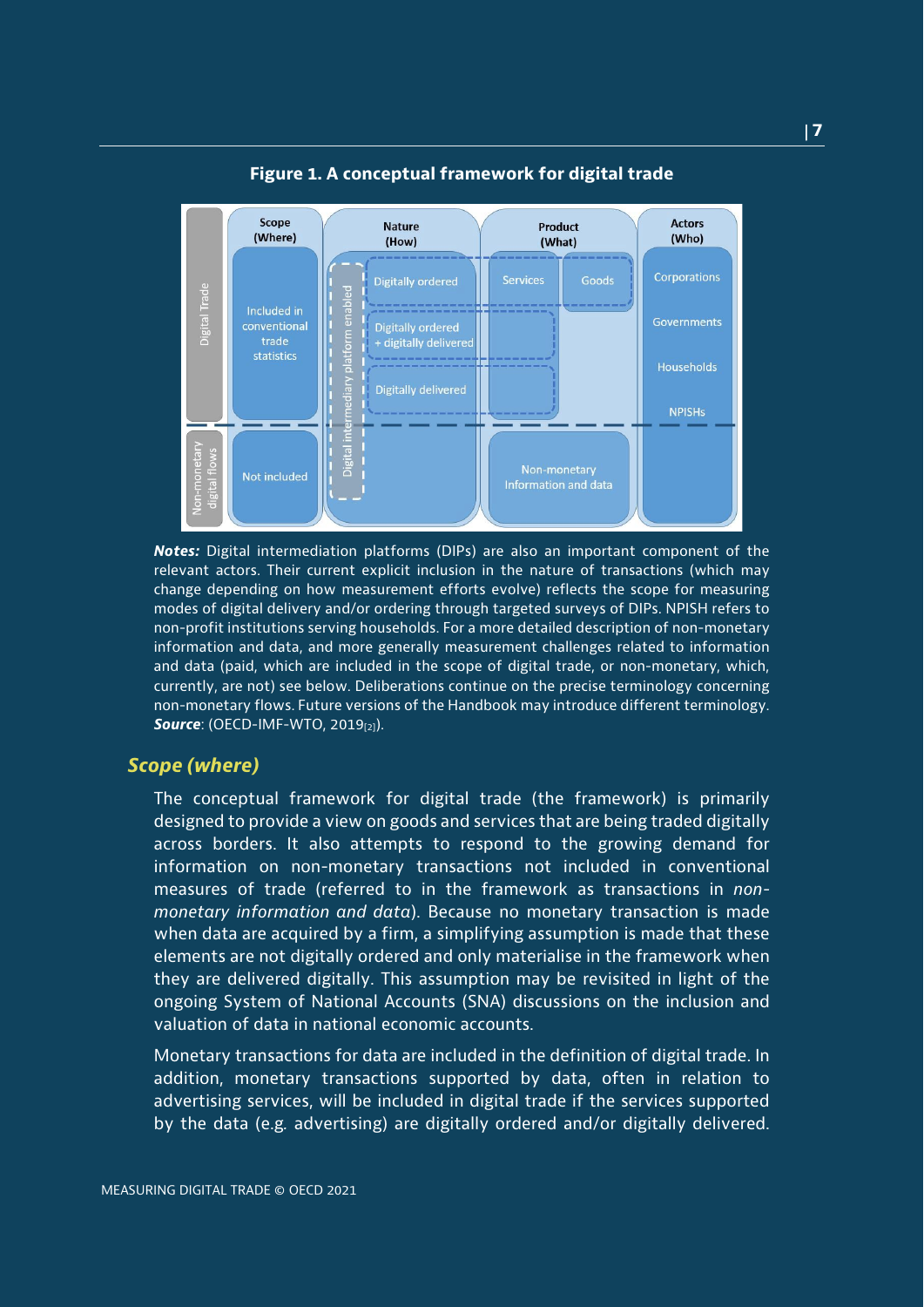Finally, the framework considers only online platforms that charge a fee, which are referred to as digital intermediation platforms (DIPs).

## *Nature (how)*

The nature of digital trade concerns the delivery of products as well as purchasing mechanisms. It is necessary in this context to define several relevant terms.

**Digital trade** is defined in the Handbook as:

*All trade that is digitally ordered and/or digitally delivered.* 

**Digitally ordered trade** is further defined as:

*The international sale or purchase of a good or service, conducted over computer networks by methods specifically designed for the purpose of receiving or placing orders.*

## and **digitally delivered trade** as:

*International transactions that are delivered remotely in an electronic format, using computer networks specifically designed for the purpose.* 

These definitions build on existing definitions. In particular, the definition of *digitally ordered* transactions follows the existing OECD definition for ecommerce (OECD, 2011[3]) whilst the definition of *digitally delivered* is closely related to UNCTAD's definition of ICT-enabled services (UNCTAD, 2005 $_{[4]}$ ), albeit with some differences in the coverage of products and the delivery mechanisms (e.g. excluding the provision of services via the telephone). Both digitally ordered and digitally delivered transactions cover only orders/deliveries made over computer networks (the web/internet, including via mobile devices, the extranet or via electronic data interchange).

## *Products (what)*

Products are split into the two conventional categories of goods and services. The framework adopts the convention that goods cannot be delivered digitally, and so the category of goods required for measures of digital trade includes only those goods that have been digitally ordered.

Services are broken down into two components: Digitally ordered services (e.g. a service booked online) and digitally delivered services (e.g. software, e-books, data, and database services). Those two concepts are not mutually exclusive, as many digitally delivered services are also digitally ordered, but many are not.

By taking the view that only services can be digitally delivered, the framework ensures that the overlap relates exclusively to digitally-delivered and digitallyordered services. In addition, the proposed split between services that can be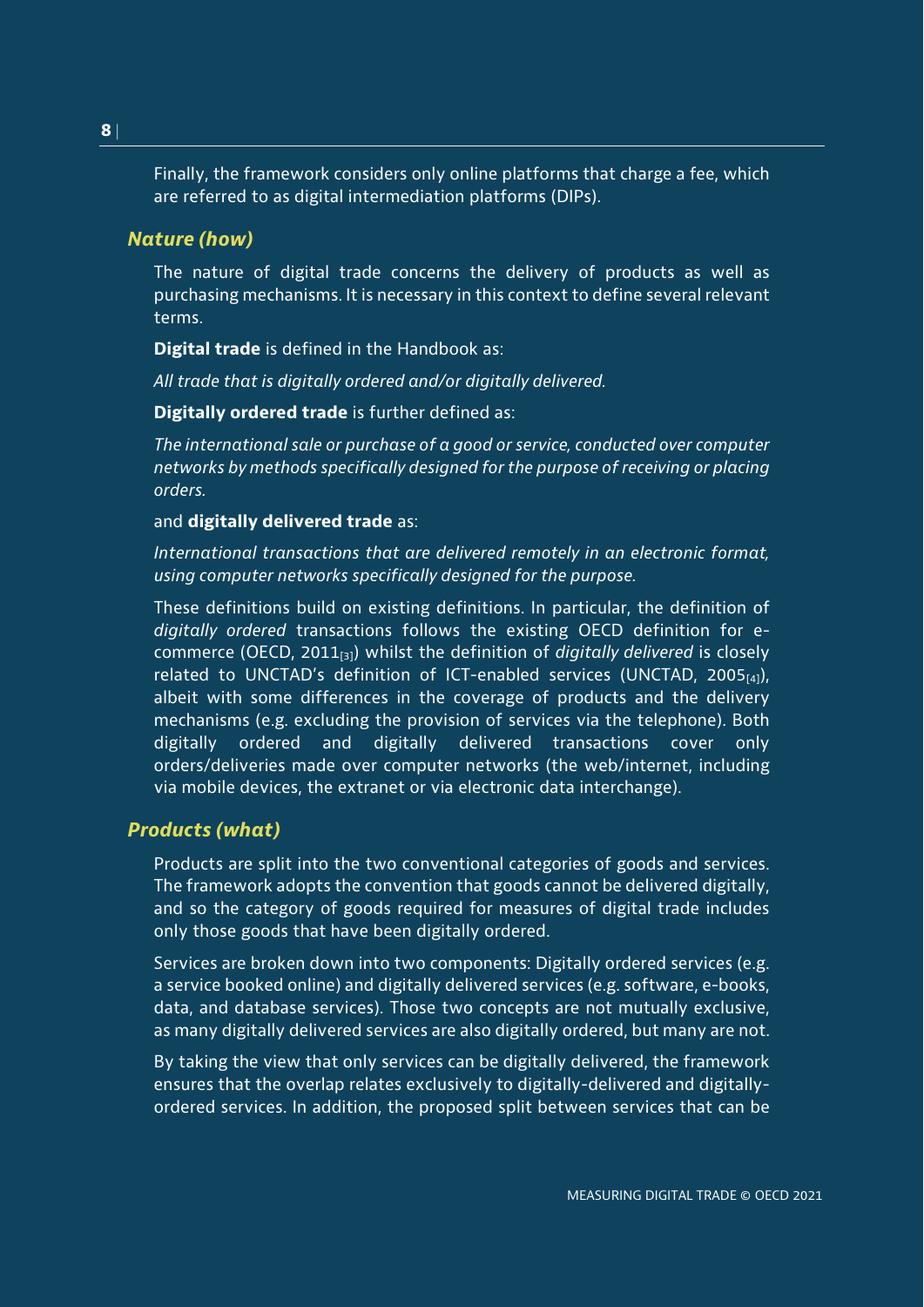(potentially) delivered digitally and those that cannot, provides a simple mechanism to estimate the size of the overlap.

#### *Actors (who)*

Technological change has provided consumers (households, firms and governments) with increased possibilities to purchase goods and services from foreign suppliers, whilst also increasing their interaction as 'producers' when supplying services via online platforms. Similarly, the possibility to sell online has lowered barriers to export, and has the potential to lower them further. It has allowed firms, especially smaller firms, to market their products abroad.

These aspects of digital transformation underline the need for trade statistics by type of user and producer, but they also make trade more complex to measure. For example, when households interact with each other via foreign online platforms, conventional business surveys may not be able to capture the foreign dimension, increasing the relevance of household surveys.

The framework recognises these developments through its breakdown of actors by institutional sectors: Households, corporations (including both financial and nonfinancial), governments, and non-profit institutions serving households (NPISHs). This breakdown provides for an easy concordance with the terminology used in e-commerce surveys, such as the OECD Survey on ICT usage by business or by households, which try to identify transactions between 'Business-to-Business' (B2B), 'Business-to-Consumer' (B2C) and 'Business-to-Government'.

## <span id="page-8-0"></span>**The challenge of estimating digital trade**

The Handbook seeks to provide practical guidance to countries by outlining the potential to use existing data sources or widely used surveys already being implemented, explored and/or exploited in other countries. It would have been a very simple exercise to define digital trade as above and then include a recommendation for countries to develop new surveys for all economic agents (firms, governments and households) to measure it. But this would also have been difficult to implement.

## *Digitally ordered trade*

In the area of digital ordering, the Handbook recommends that countries capitalise on existing (or develop new) measures of e-commerce. OECD (2019 $_{[5]}$ ) reviews these measures, including using individual, households or firms survey that include specific questions on e-commerce. Business surveys such as European Union Survey on ICT Usage and e-commerce, the OECD Model Survey on ICT Usage by Businesses or by Households, and Canada's Survey of Digital Technology and Internet Use have been important mechanisms to compile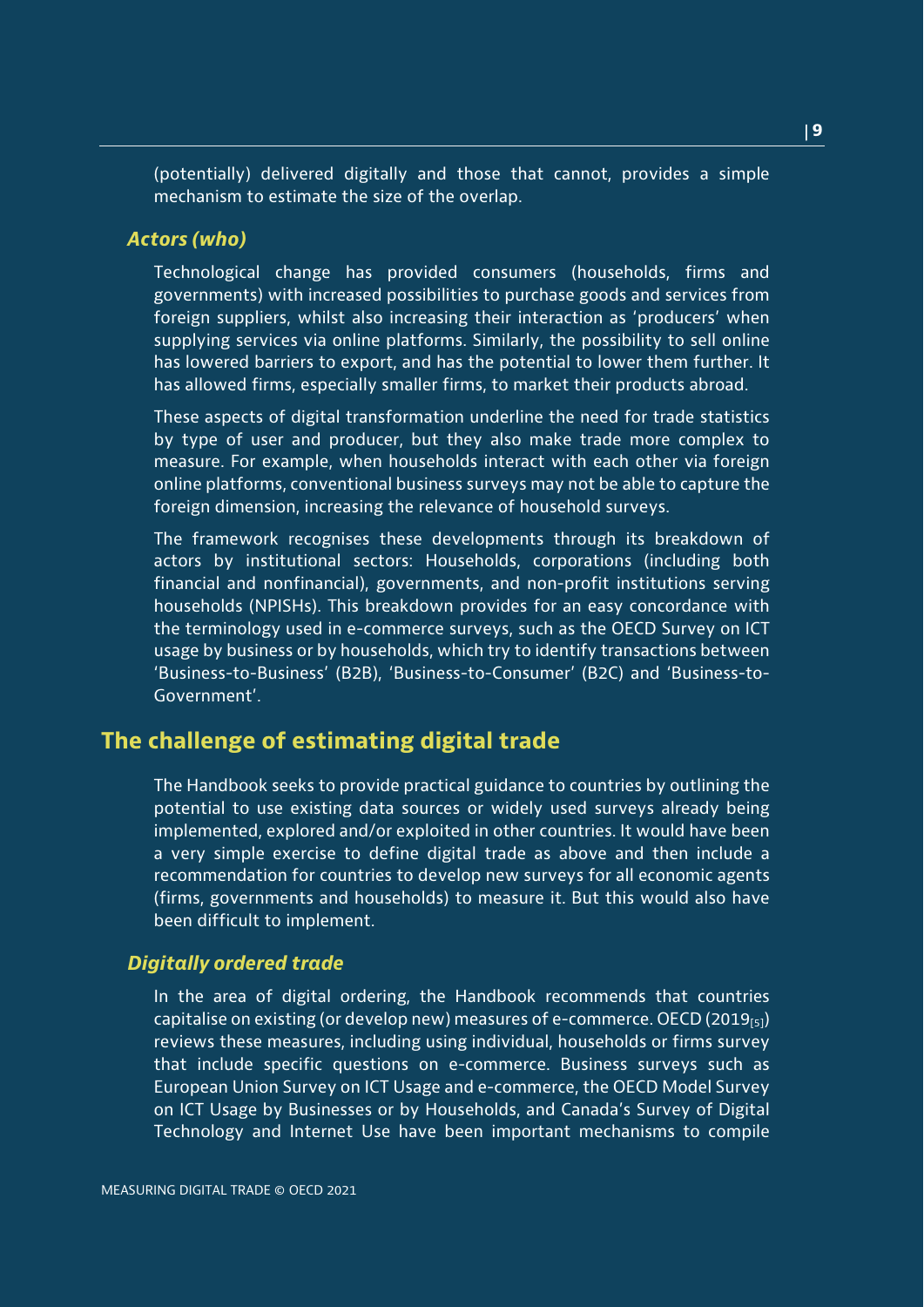statistics on e-commerce over the last decade or so. However, at least until recently, these have mostly focused on measuring the scale (and often size) of e-commerce transactions in the economy as a whole, not considering the international trade dimension *per se*. It has to be noted, however, that some information on cross-border e-commerce is available in the European Union Survey on ICT Usage and e-commerce since 2009.

Many countries are now beginning to explore the potential of including such a dimension in existing surveys, for instance, asking respondents to provide a view of the share of sales abroad that are digitally ordered. Although this appears to be the most promising avenue to explore digitally ordered trade, it remains to be seen how successful these efforts will be as some issues will need to be addressed going forward.

- 1. Chief, in this respect, is the difficulty that respondents will have in identifying whether a purchase is from a non-resident entity in order to estimate the share of imports that are digitally ordered. It will not always be clear whether the purchase was an import or not, for example when transactions pass through websites, or online platforms that charge a fee (digital intermediation platforms or DIPs) where the only information that may be available to the respondent is the domain name. Country-code top-level domain names (e.g. ".uk") are not necessarily a marker.
- 2. Digital transformation involves a significantly higher participation by households as direct buyers but also as sellers, and considerable care is needed in the use of firm-only based estimates of digitally-ordered trade. Household surveys provide an obvious data source for digital imports, albeit not without challenges, and also potentially exports, but additional sources, in particular from DIPs, should be explored.
- 3. The difficulties in identifying whether the seller is a resident or nonresident to estimate household imports of digitally ordered goods and services are compounded compared to statistics for firms. Most digitally ordered purchases by households will be through DIPs and firm websites whereas many digitally ordered transactions by firms will be via electronic data interchange mechanisms.
- 4. A particular complication concerns imports of digital intermediation services by sellers using non-resident DIPs (where implicit charges, incurred by the buyer and seller are imputed to the buyer). Moreover, for sales by residents to non-residents using resident platforms, the intermediation fee should be recorded as a domestic transaction (intermediate consumption by the exporter) with the value of exports, including the value of the intermediation fee. Surveys requesting information on foreign sales should be carefully designed to ensure that these transactions are not omitted.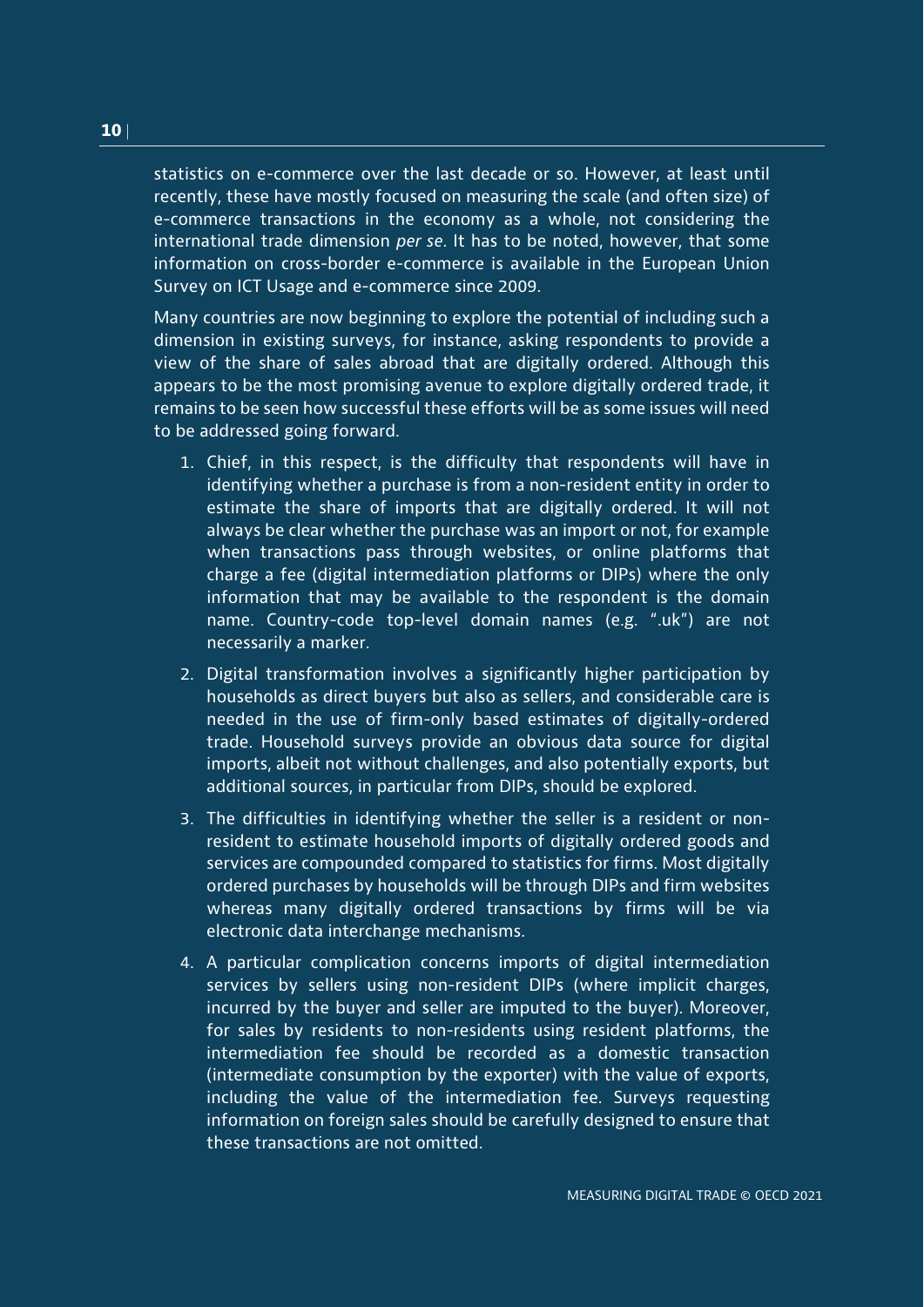Given the challenges to developing comprehensive, robust and exhaustive estimates of digital trade and in the absence of detailed survey-based approaches, estimates could be derived through simpler methods, which can be based on expert judgement, anecdotal evidence, or observations based on the experience of comparable countries.

One such simple approach is to apply shares based on 'judgements' of experts of existing measures of international trade, and to apply specific shares for different products, ideally by category of importer/exporter (e.g. firms, governments, households, and individuals). Such shares could be based on small representative samples of importers and exporters, mirror statistics, other countries' experiences, or even through the application of estimates based on observations by product but not broken down by foreign and domestic.

Some discretion will be needed in how these estimates are applied. For example, at the economy level, the share of household expenditures on, say, computers, that is digitally ordered is likely to underestimate the equivalent share on cross-border imports of computers, but probably overestimate digitally ordered purchases of computers the household may have made whilst abroad. Similarly, the share of digitally ordered household expenditures on say food products (via online shopping) is likely to be higher than corresponding shares of consumption abroad.

Other data sources can also play an important role. Many countries are now exploring the potential of credit card data to provide information on digitalordering (Box 1). While these mainly relate to households and there remain some challenges in reliably identifying whether the transaction was indeed truly international, as opposed to being cleared in a foreign registered merchant house, they also provide an important source that can be used to derive shares.

Credit card data (when processed in such a way that it aligns with thresholds used in *de minimis* trade regulations) can also provide a useful source to estimate *de minimis* trade, especially when coupled with information from other sources, for example from courier companies or with other administrative and big data sources. A limitation, however, is that the Merchant Category Codes implicit in the use of these data are not comparable internationally.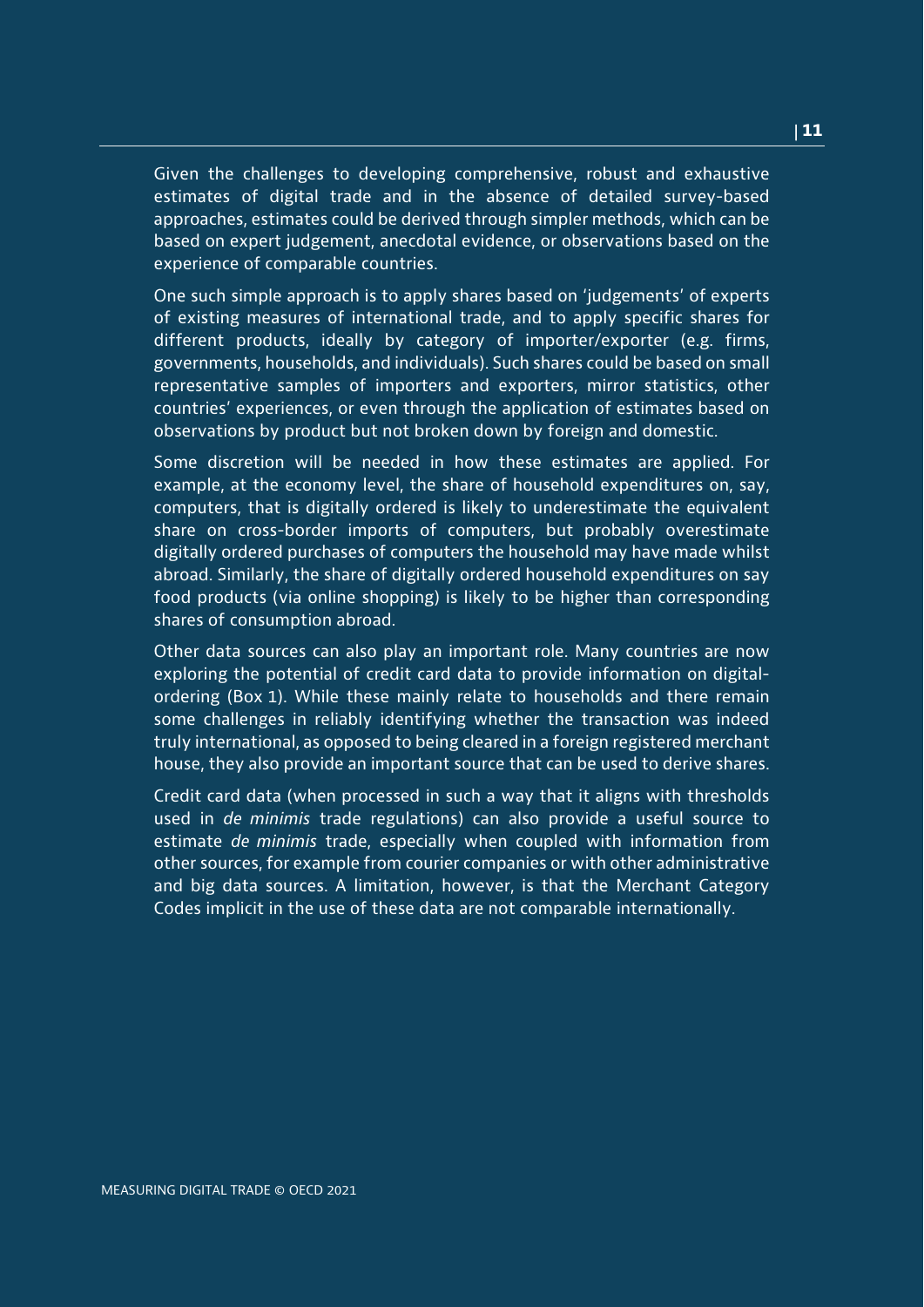## <span id="page-11-0"></span>**Box 1. Using credit card data to measure cross-border online purchases in Israel**

Benefitting from the legal framework in place that allows access to credit card information, and a memorandum drawn up with three major companies, the Israeli Central Bureau of Statistics (CBS) has started to develop more robust estimates of digitally ordered purchases from abroad by consumers. The credit card companies have since provided monthly or quarterly data covering the period from 2012 onwards, and currently report approximately two weeks after the end of the quarter.

Data are separately available showing expenditures by Israeli tourists abroad (providing a measure of tourism expenditures) and expenditures by Israeli residents cleared through foreign websites, providing insights on digitally ordered trade. Data are broken down by duty rates for imported goods set by the customs authorities, in order to distinguish goods that were cleared by customs (i.e. transactions > USD 500), and therefore already included in import statistics.

The data are classified according to the international classification of Merchant Category Codes (MCC) – a classification of businesses made by credit card companies – and relate to households only (business credit cards were excluded), and only those transactions where cards were not present (as these primarily refer to online purchases, although they may include purchases made by telephone or fax).

*Source:* Israel Central Bureau of Statistics.

Another avenue to explore in developing statistics on international digitally ordered transactions involves microdata linking (Box 2). This can be done, for example, by integrating merchandise trade statistics with e-commerce enterprise surveys, albeit coupled with stylised assumptions relating to foreign/domestic e-commerce splits, or proportionality assumptions when applying the share of foreign sales that occurs via e-commerce equally to all products and trading partners.

Overall, statistical efforts have gravitated traditionally around conventional measurement vehicles, such as surveys of businesses and households, and will need to be complemented by more innovative and more targeted approaches that focus on key actors.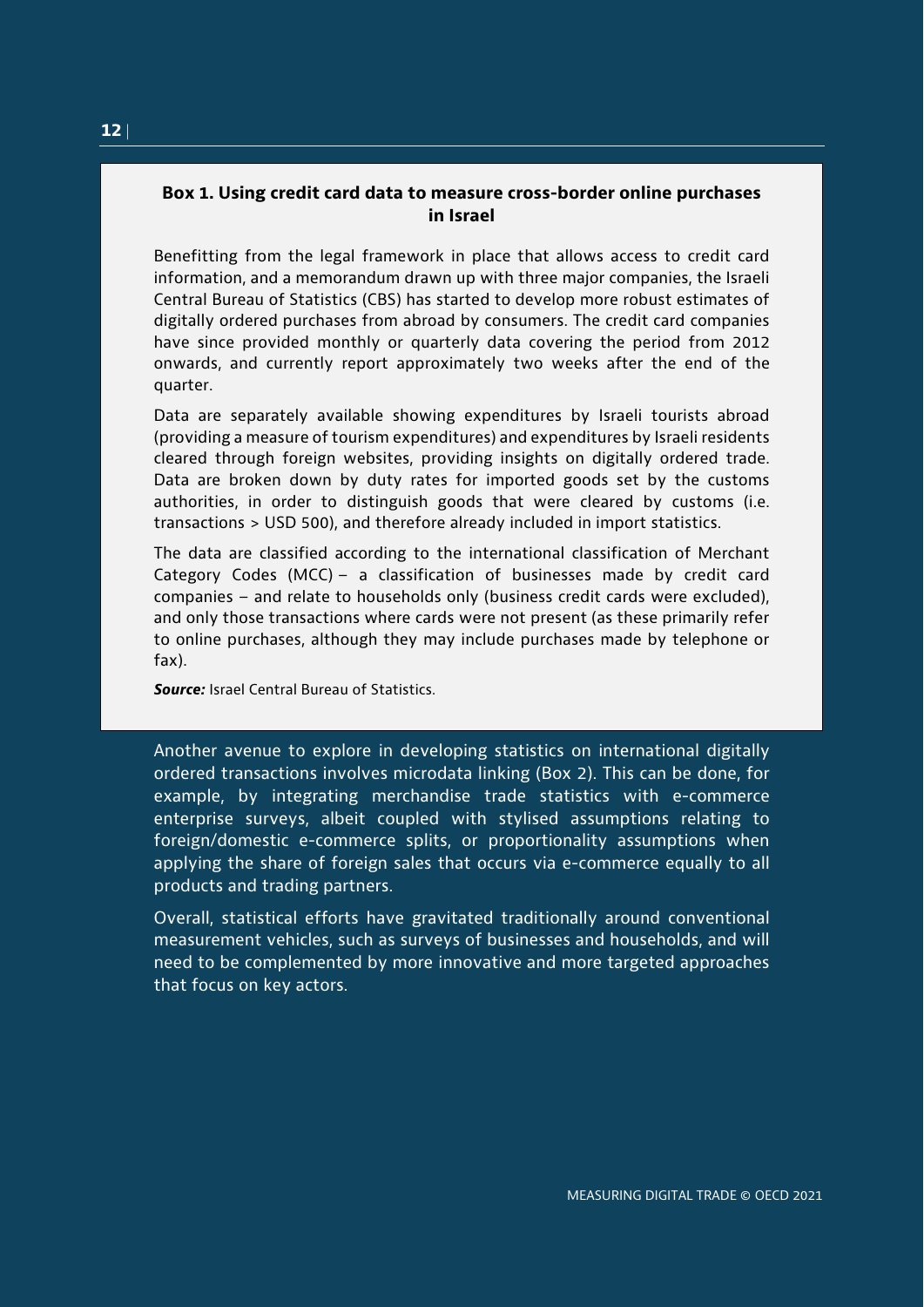### <span id="page-12-0"></span>**Box 2. Measuring cross-border e-commerce from webshops in the Netherlands**

To measure expenditure by Dutch consumers at non-Dutch webshops located in the European Union, Statistics Netherlands (CBS) used the Dutch VAT returns filed by foreign EU companies, which are mandatory across Europe for all traders exporting more than a certain threshold (EUR 35 000 or EUR 100 000 per year, depending on the member state) to another member state. To identify webshops among these VAT returns, the information was first combined with data from Bureau Van Dijk's ORBIS database, to select those enterprises engaged in retail as their primary or secondary activity (and therefore to trade in goods only).

In the absence of common identifiers, the matching of records was done using company names. This process required significant editing to avoid false negatives, for example due to differences in punctuation marks (dots, commas, dashes) or abbreviations (e.g. LTD versus LIMITED). In this process, CBS worked together with the University of Amsterdam and Leiden University to implement big data analytical techniques to achieve faster and more accurate linking.

Subsequently, this overview of companies was paired with Internet data collected through web scraping to identify the websites of the webshops through which products can be ordered online. Webshops were identified on the basis of the company name, with sites checked (automatically) for the display of a shopping cart. This identification of webshop features was checked manually for the largest foreign companies in terms of turnover size in the Netherlands. Through these manual checks, a rough estimate was made of the measurement errors in the algorithm, which was approximately 5% of turnover. With the help of manual check results, the next version of the algorithms can be 'trained' using machine learning in order to further reduce measurement errors.

The results indicate that Dutch consumers spent over EUR 1 billion (excluding VAT) on products sold by foreign EU webshops in 2016, an increase of 25% relative to 2015, and a value six times higher than previously recorded with demand-side surveys among consumers. More than half of all online purchases were made at webshops located in Germany, followed by the United Kingdom, Belgium and Italy. Clothing and shoes were the main items that were purchased.

**Source:** (Statistics Netherlands (CBS), 2021<sub>[6]</sub>) (Statistics Netherlands (CBS), 2018<sub>[7]</sub>)

#### *Digitally delivered trade*

Digitally delivered trade closely follows the definition used for ICT-enabled services developed by the UNCTAD TGServ Task Force (Box 3). Let's recall that only services can be digitally delivered.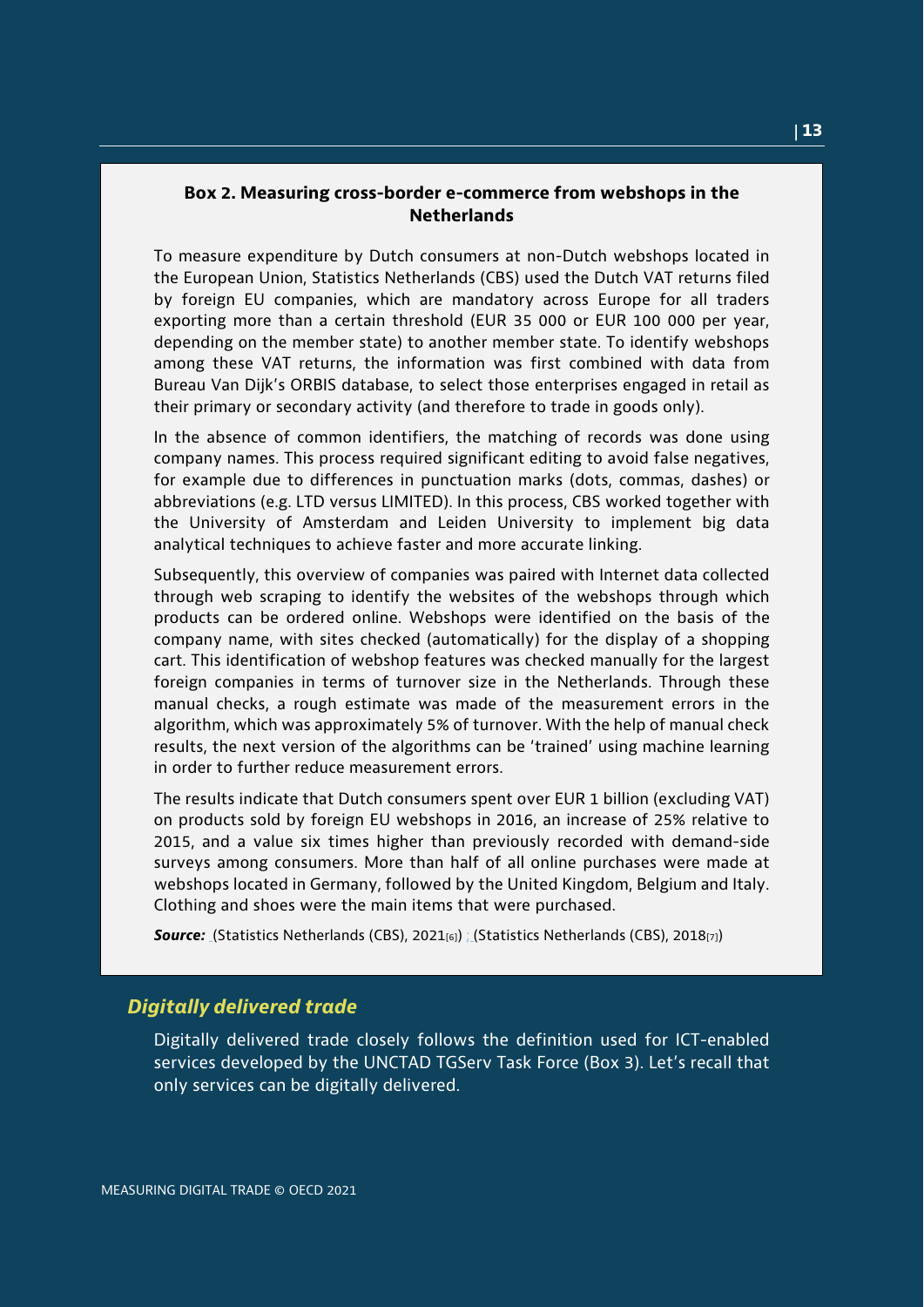### **Box 3. List of ICT enabled services**

<span id="page-13-0"></span>The UNCTAD TGServ Task Force includes the following sectors in its definition of ICT-enabled services, using EBOPS classification:

- Insurance and pension services (6);
- Financial services (7);
- Charges for the use of intellectual property n.i.e. (8);
- Telecommunications, computer, and information services (9);
- Research and development services (10.1);
- Professional and management consulting services (10.2);
- Architectural, engineering, scientific and other technical services (10.3.1);
- Other business services n.i.e. (10.3.5);
- Audio-visual and related services (11.1);
- Health services (11.2.1);
- Education services (11.2.2) and
- Heritage and recreational services (11.2.3).

*Source: (UNCTAD, 2005[4])* 

However, there are also some important differences between ICT-enabled services and digitally delivered trade. The former include services delivered by methods that do not necessarily require computer networks, such as humanto-human interactions via a mobile phone, while the latter requires that the transaction is passed through a 'computer network'. One particularly important difference between the two concepts concerns the services provided by DIPs which is here included in digitally delivered services. In addition, the Handbook recommends that estimates of imports and exports of digital intermediation services, which are covered in various parts of EBOPS (e.g. transport, travel, trade, and financial services are also included).

Recognising that reporting mechanisms may not currently be able to deliver estimates on ICT-enabled services, the concept of 'potentially' ICT-enabled was also developed, as many countries – particularly those with well-developed services trade statistics – should be able to provide these estimates without modifications to existing surveys. In the same vein, an addendum item for 'potentially digitally delivered services' was also included, recognising that there are differences in the coverage of products (and definitions of 'networks' that facilitate them) between digitally delivered and ICT-enabled services.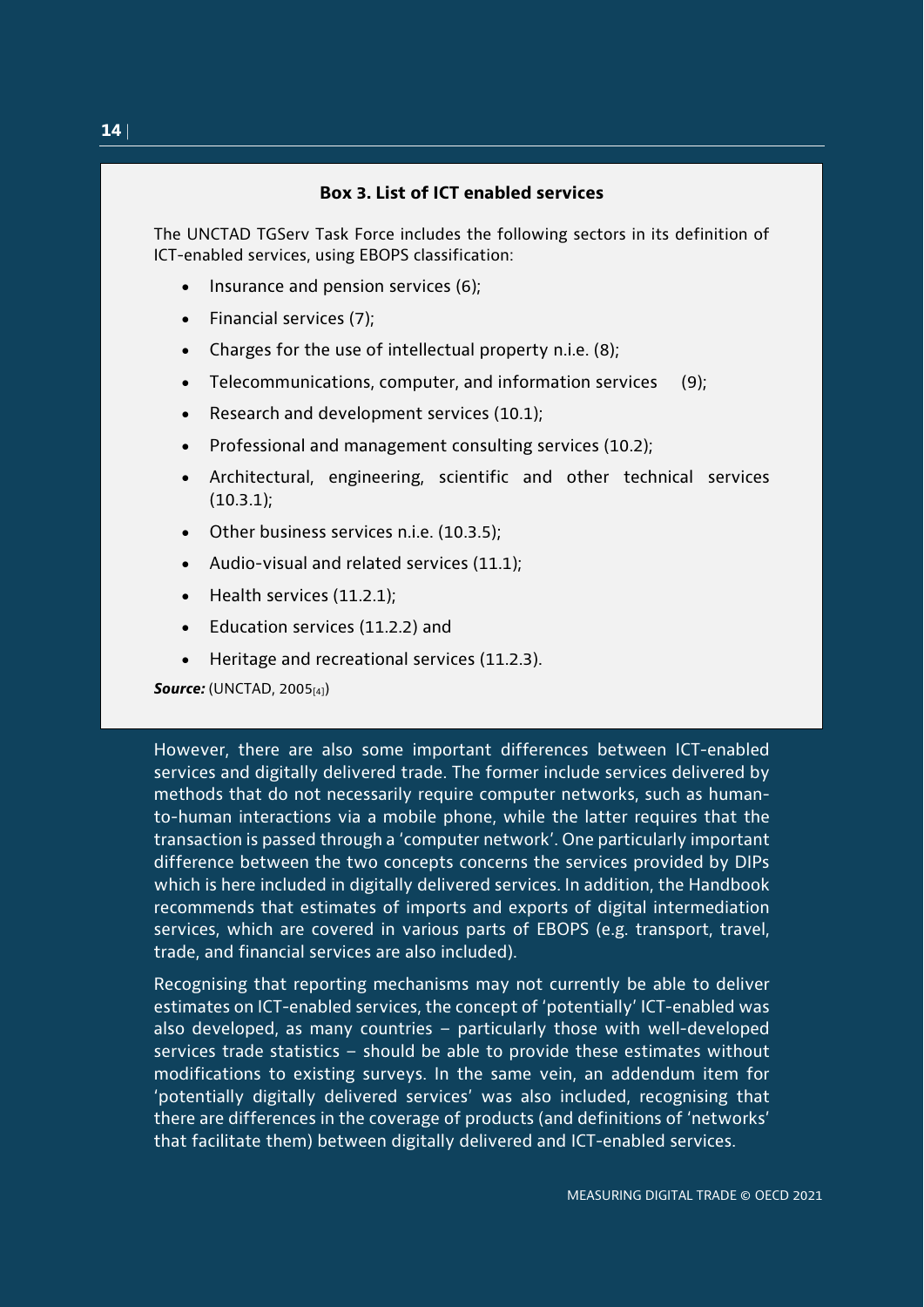A number of countries are seeking to estimate digitally delivered trade by developing trade statistics by modes of supply, building on the fact that, by definition, all digitally delivered cross-border services transactions are Mode 1 (Box 4). Country experience suggests that adapting existing International Trade in Services (ITS) surveys, by asking explicitly respondents to provide an estimate of digitally delivered trade, are feasible and generate good results, even if the additional questions target only a smaller sample of firms. Such questions provide a (lower-bound) view of Mode 1 service delivery (Box 5). Likewise, surveys of Mode 1 service delivery provide an upper-bound estimate (but reasonable approximation) of cross-border digitally delivered trade.

#### **Box 4. Trade in services by mode of supply**

<span id="page-14-0"></span>The definition of trade in services in the WTO's General Agreement on Trade in Services (GATS) covers four modes of supply. Distinctions among these modes are based on whether the service supplier and the consumer are present in the same country or different countries when the transaction occurs.

**Mode 1:** Cross-border supply (remote supply)

Cross-border supply takes place when a service is produced in one country but consumed in another one. Similar to traditional trade, when a good is delivered across a border both the supplier and the consumer remain in their respective countries.

#### **Mode 2:** Consumption abroad

Consumption abroad takes place when services are consumed in the country where they are produced. The consumer or his/her property are abroad when the service is supplied.

#### **Mode 3:** Commercial presence

Commercial presence takes place when a service supplier establishes a presence abroad in order to provide services (for example through foreign direct investment).

#### **Mode 4:** Presence of natural persons

Presence of natural persons takes place when an individual is present abroad in order to provide a commercial service. The service is produced in the country where it is consumed.

**Source:** (Statistics Canada, 2020[8]) (ONS, 2020[9])

It is important to recognise that ITS surveys typically exclude Mode 2 trade, and so in arriving at estimates of digitally delivered trade for the whole economy, explicit estimates, in particular using international passenger or tourism surveys, are also needed.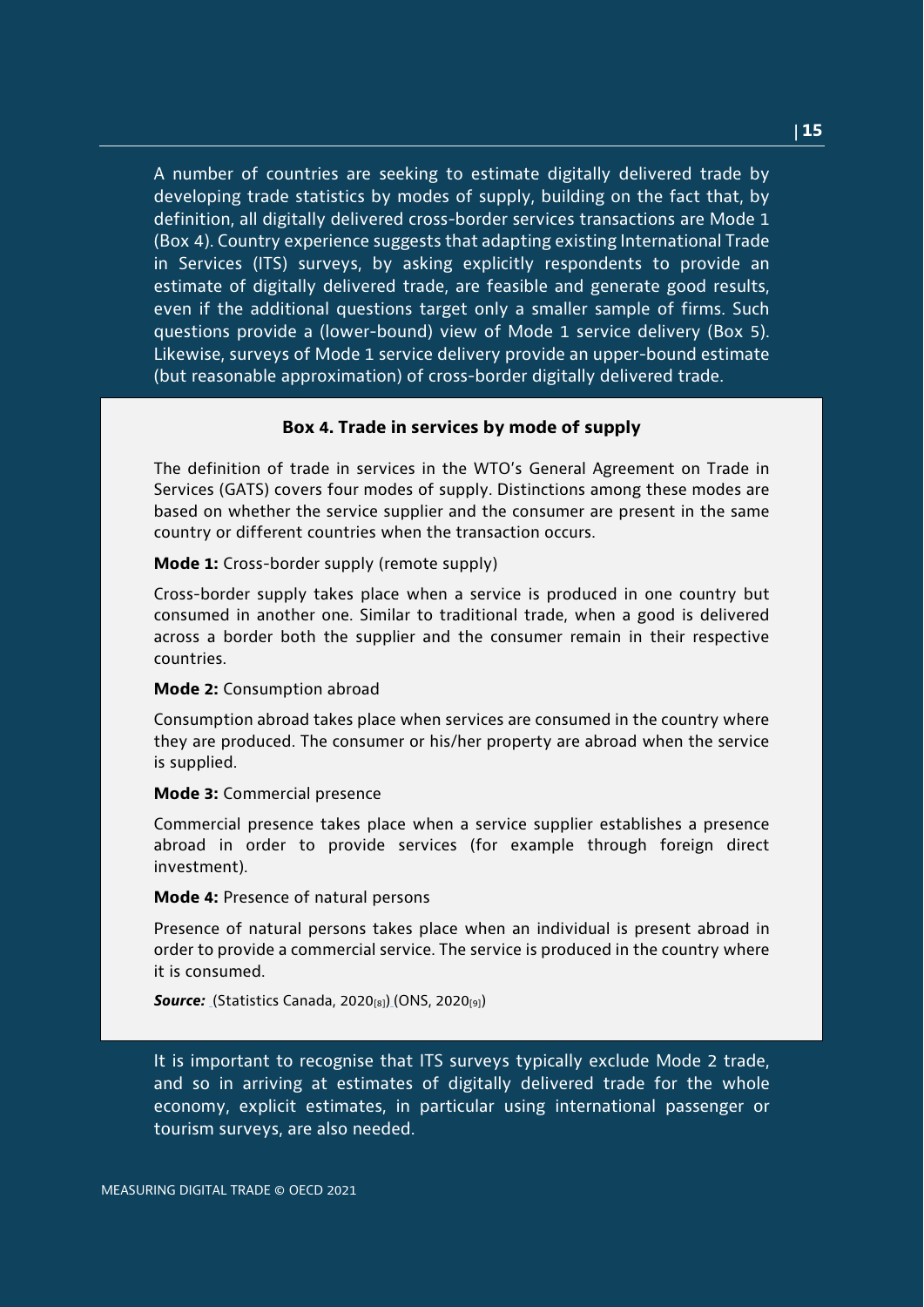Approaches using mode of supply also highlight that, in practice, certain products are almost exclusively digitally delivered (for example, telecommunications services) and that many other products are mainly (above 80%) digitally delivered. As such, in the absence of actual estimates, the use of anecdotal information or expert judgement can help estimate shares of exports by product that are digitally delivered.

Because of concerns around the taxation of digitally delivered services, especially those delivered to households, new sources of data are becoming available, as countries seek to plug loop-holes in the tax-base. Countries are strongly encouraged to explore the scope of using related administrative tax data as they become available (see the Annex for some examples).

## <span id="page-15-0"></span>**Box 5. Measuring digital trade using ITS surveys linked to modes of supply**

This box reviews experience in the United States and in the United Kingdom in measuring digital trade using ITS surveys and the breakdown by modes of supply.

### **United States**

The US Bureau of Economic Analysis (BEA) has recently taken steps to compile digitally delivered transactions using the US ITS survey as an offshoot of an effort to measure services supplied by the four GATS modes of supply. BEA has expanded its Benchmark Survey of Transactions in Selected Services and Intellectual Property with Foreign Persons for 2017 to collect data on the share of trade in certain services delivered through Mode 1. Although Mode 1 is broader than digitally delivered services in that it includes supply by postal mail, the value of services delivered by these means is considered negligible.

BEA considered and tested several versions of a questionnaire before arriving at a final design. A first version collected information on Modes 1, 2, and 4, but feedback from respondents indicated that this approach would be excessively burdensome and impractical because most accounting systems do not track services by mode of supply.

A second version asked respondents to provide the predominant mode through which services are supplied. Feedback indicated that this would not be overly burdensome. However, BEA concluded that the information would be of limited use because BEA expected that companies would report that Mode 1 was predominant for most service types. Relying only on the knowledge that Mode 1 is the predominant mode and given that what was not supplied through Mode 1 could be supplied by Mode 2, Mode 4, or both, BEA would be left with a wide range of possible values for the percentage of that service that was supplied through Mode 1 (between 33 and 100 percent).

BEA settled on an approach that respondents indicated would not be too burdensome, yet might provide reliable measures. Under this approach,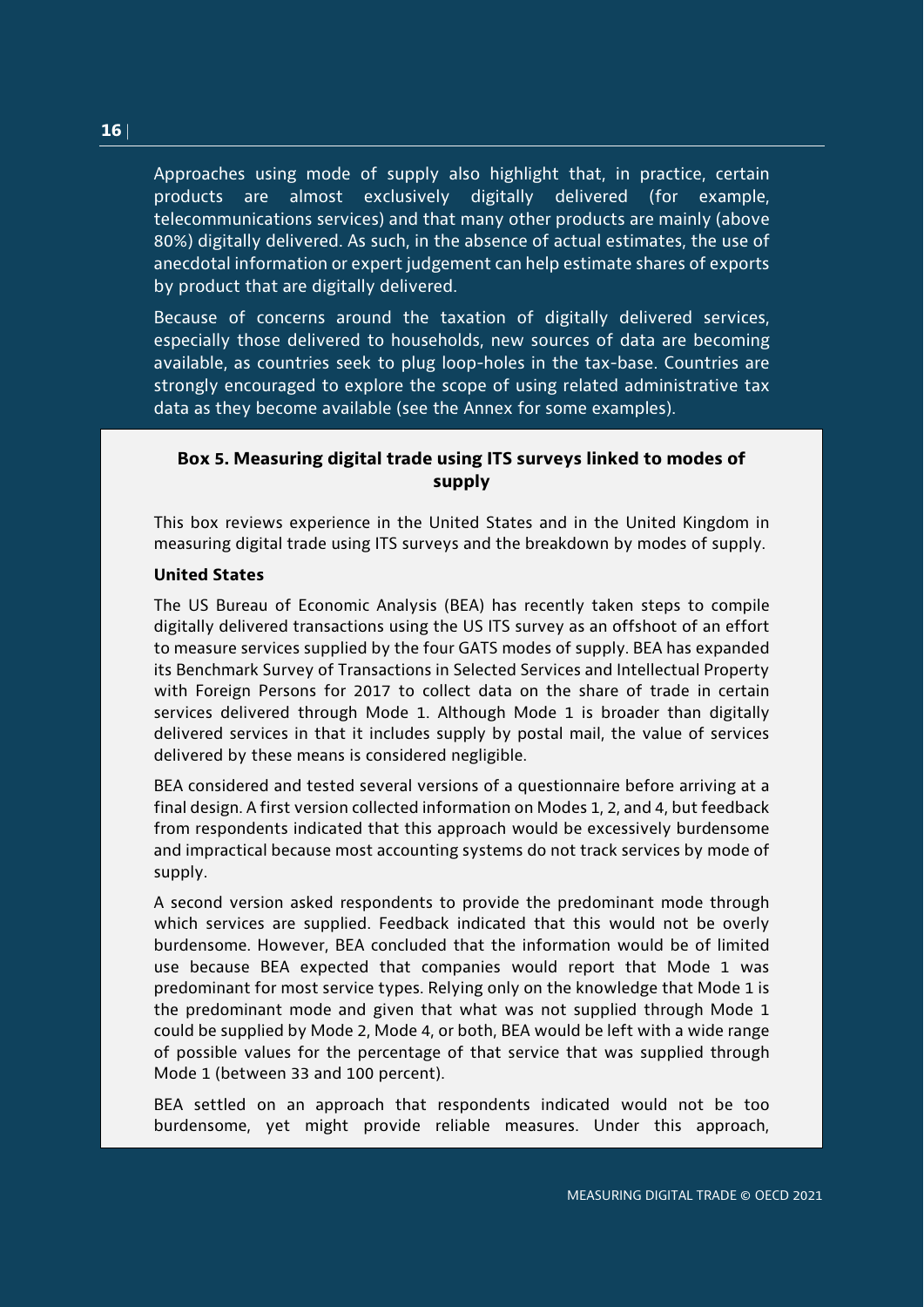respondents simply report the share of certain services delivered by Mode 1 within percentage ranges. Mode 4 can then be measured as the residual of total trade for a given service type less Mode 1. Services delivered through Modes 2 and 3 would be measured using independent data sources available to BEA, most notably statistics for travel services statistics for Mode 2 and foreign affiliate trade statistics (FATS) collected by BEA for Mode 3.

The approach incorporates an additional simplification that advises respondents that they can provide information from general knowledge of their company's operations rather than from their accounting systems. In contrast with the U.K.'s approach (see below), BEA asked for Mode 1 information only for those service types which it conjectured would not be supplied exclusively through Mode 1. This approach has the advantage of reducing reporting burden.

#### **United Kingdom**

The approach adopted by the UK's Office of National Statistics (ONS) was very similar to that adopted by the BEA except that it included a response category 'unknown' in addition to the 6 percentage ranges adopted by the BEA. In the initial phase of the ONS' work, a sample of 100 businesses were selected to test the new survey questions in September 2018. The results indicated little change in the response rate among the pilot sample and most businesses were able to respond with the information needed. As a result, new questions were added to the 2018 annual UK ITS survey of 5 000 businesses known to engage in international trade in services.

An additional variation of the ONS approach (compared with the BEA approach) was the integration of data from the proportional allocation method developed by Eurostat. In addition, the ONS questionnaire did not restrict responses for Mode 1 trade to those products that could be remotely delivered. Of particular interest in this respect is the fact that respondents identified Mode 1 delivery in a number of products that are not recognised as Mode 1 in MSITS 2010 and in addition are not typically considered as being remotely delivered (and not considered in the UNCTAD or Eurostat templates). This suggests care is needed in designing the surveys and questions to respondents such that they align with the recommendations set out in MSITS 2010.

Source: (ONS, 2019[10]) (BEA, 2019[11])

To remain relevant, measures of digital trade will need to keep track of changes in the economic and financial landscape, due to rapid advances in digital technologies and continuously evolving market dynamics. For instance, "Fintechs" (financial technology firms) have emerged and use advanced technologies to perform traditional banking activities repackaged in a new, often mobile-phone based format. They may also provide new types of services, often summarised under the name of mobile money, and can include funds transfers (remittances), payment, savings, credit, insurance, trade financing (including for small businesses) and other financial services.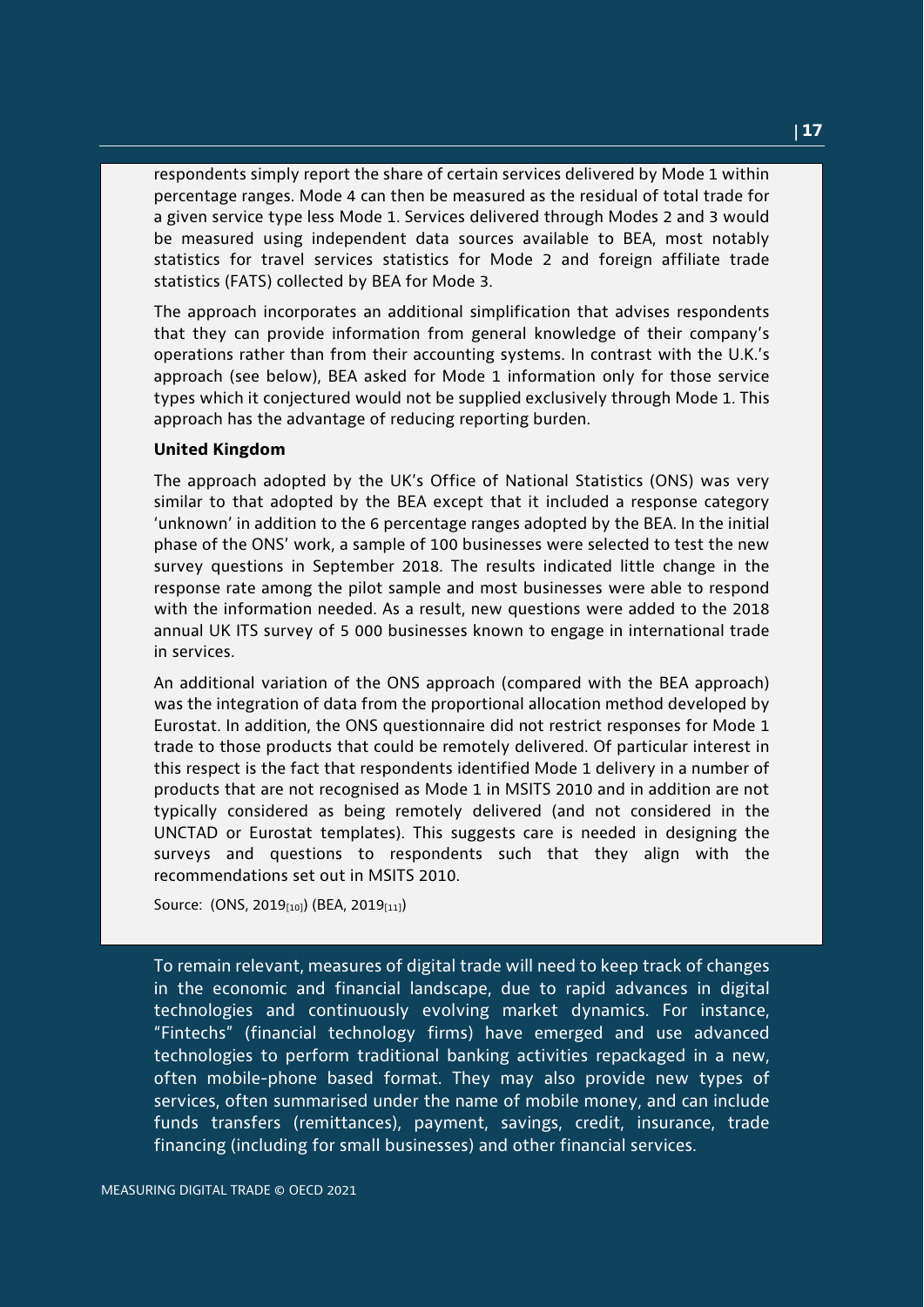While data collection on the cross-border transactions involving mobile money is still in its infancy, a variety of potential data sources has been identified to support the compilation of statistics, including dedicated surveys of telecommunication companies that have developed and marketed mobile money, data on the revenue received from non-resident telecommunication companies arising from inward mobile money transfers from non-residents to residents can also be collected from these companies or resident integration technical partners.

An alternative approach is to develop estimates derived from the total inflows and outflows of international mobile money transfers, by country and telecom partner, as reported by telecoms companies involved in cross border mobile money transfers to the telecommunications regulator (administrative source data). The International Transaction Reporting System (ITRS) is a third option that could be explored (see Annex for some examples).

## *Digital Intermediation Platforms*

An important characteristic of the digital age is the increasing role of firms such as Airbnb that facilitate transactions in goods and services. These DIPs charge a fee, nearly always have an electronic ordering component and, typically, the goods and services advertised can only be paid for electronically. In addition to the specific interest in the role of DIPs and their potentially disruptive impact on the economy, a targeted focus on DIPs, including through dedicated survey vehicles, may provide an effective approach to deliver earlier results on both digitally ordered and digitally delivered trade. There are, however, specific conceptual and statistical challenges related to transactions in DIPs, especially when they are not resident in the country where the intermediation services are consumed.

DIPs that charge users a fee are defined as:

*Online interfaces that facilitate, for a fee, the direct interaction between multiple buyers and multiple sellers, without the platform taking economic ownership of the goods or services that are being sold (intermediated).* 

In turn, because digital Intermediation platforms may also provide other services, fee-based digitally intermediated platform services are defined as:

*Online fee-based intermediation services enabling transactions between multiple buyers and multiple sellers, without the intermediation platform taking economic ownership of the goods or rendering-services that are being sold (intermediated).*

Fee-based digitally intermediated platform services differ from similar services provided by electronic retailers, who may also sell a wide variety of different products and operate exclusively online, but who own all the products being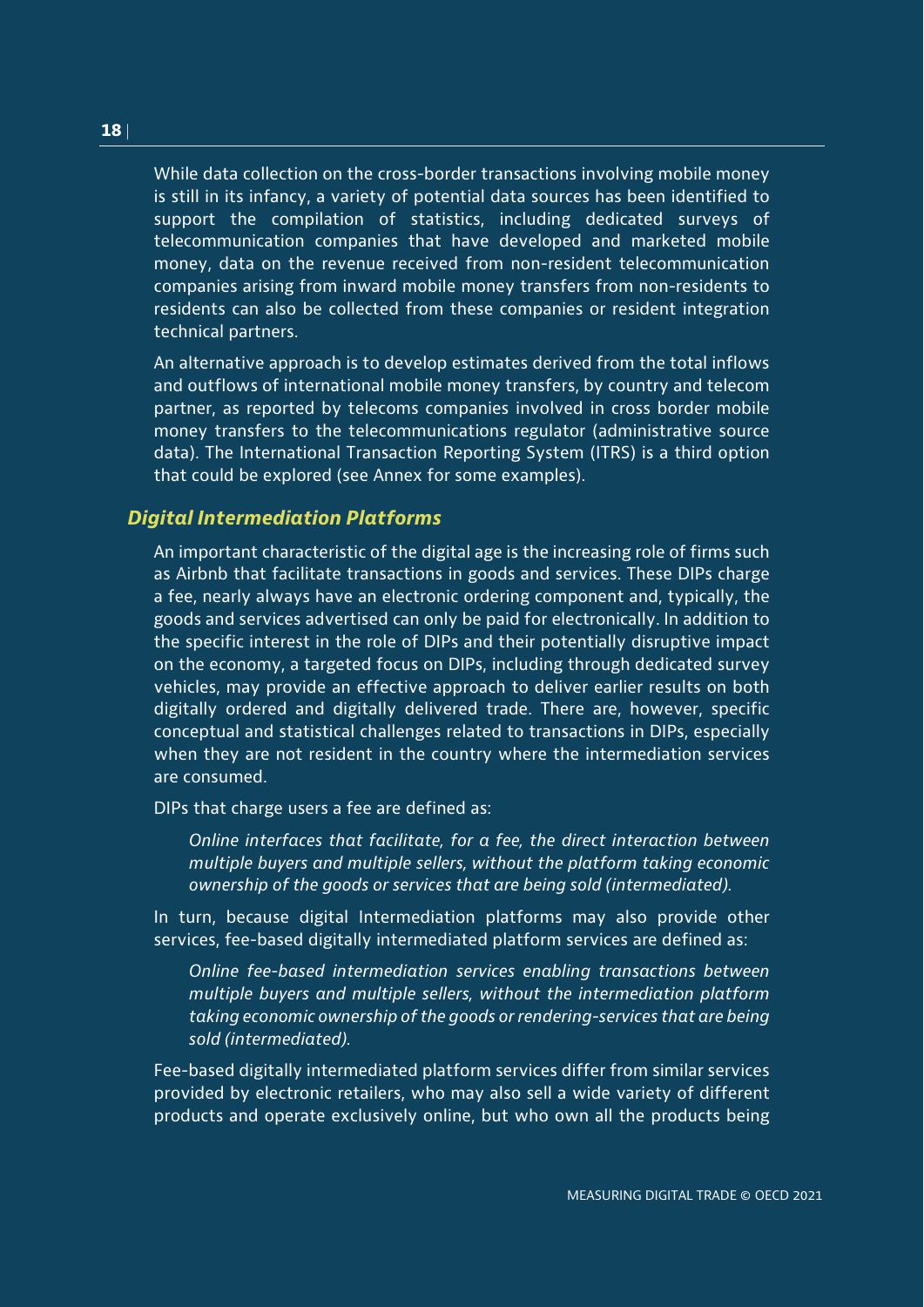sold, and so provide margin-based distribution services as opposed to intermediation services.

Current national efforts to measure the activities of DIPs are limited, reflecting in large part the difficulties in identifying them in existing statistical business registers, which in turn partly reflects a lack of clear guidance in how they should be classified in the United Nations International Standard Industrial Classification of All Economic Activities (ISIC). Discussions are on-going within the international statistical community (ISIC, 2021[12]), but for now the provisional guidance is that DIPs should be classified to the activity they intermediate if they intermediate services and to ISIC 47.91 if they intermediate sales and purchases of goods.

A significant statistical challenge concerning the measurement of DIPs transactions refers to transactions with non-resident DIPs, especially by households which may underestimate trade, especially de minimis trade. The inclusion of questions on DIPs and in particular well-known and large DIPs, whether resident or non-resident, in household surveys should definitely be explored, especially for surveys of expenditures abroad.

### *Non-monetary international transactions*

Digital trade is growing hand in hand with cross-border data flows which enable seamless trade and create new opportunities to add value. The growing flows of data have also raised new concerns related to data privacy and security, and consumer protection, resulting in, for example, local storage requirements or restrictions on cross-border data flows.

Data flows that are not directly monetised are not generally considered as trade flows in current statistical standards; for example, personal information provided on social networks or data captured by firms within the Internet of Things. However, even though these data are acquired at zero price, they clearly have value to the firms acquiring and using them in production, whether to generate advertising revenues, supply-chain and risk management or production efficiencies.

Valuing these data, and more generally non-monetary transactions, is a formidable challenge. This includes non-monetary intra-firm transactions, especially transactions related to the zero price transfer of services related to knowledge-based capital, including data, often for reasons of fiscal optimisation.

Work is on-going within the international statistics community in the context of the SNA update to provide greater guidance on when imputations for these flows should be included in the system of economic accounts and by extension, trade, and how they should be valued ((ISWGNA, 2020 $_{[13]}$ ), (Ahmad, 2018 $_{[14]}$ )). Significant advances on the broader measurement front, including on data, and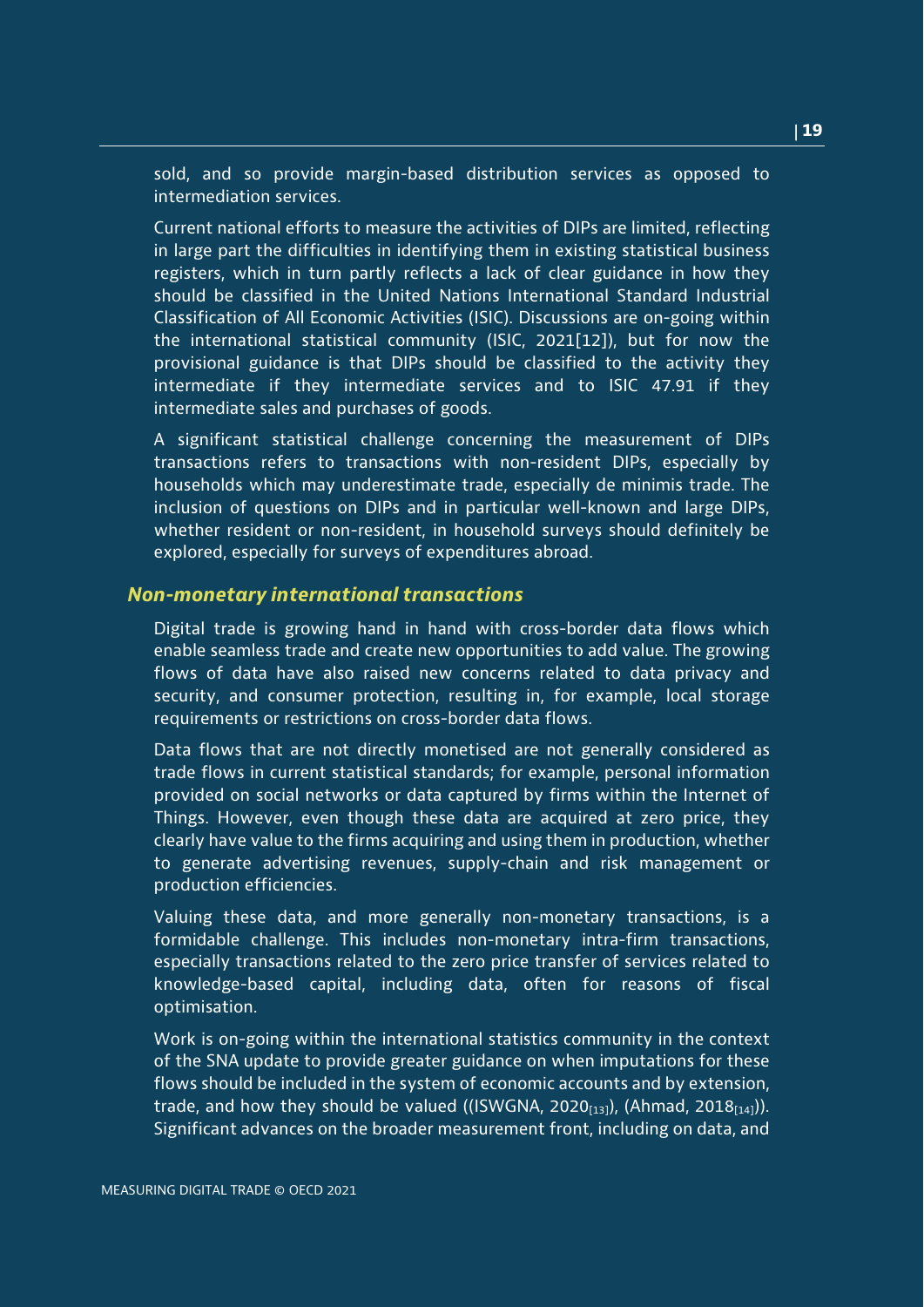on open source software, are included in the OECD Going Digital Measurement Roadmap (OECD, 2019 $_{[16]}$ ). Imputations for data and open source software have been recommended in the supply-use tables for the digital economy, being developed by the OECD Advisory Group on Measuring GDP in a Digitalised Economy.

## <span id="page-19-0"></span>**Moving forward**

The development of statistics on digital trade remains, largely, in its infancy, which is why the Handbook on which this note relies should be seen as a living document that will be updated as new national and international efforts emerge. It is hoped, and indeed intended, that the Handbook itself will help to assist and motivate in further uptake of initiatives, many of which are listed in the Annex. Perhaps the most important tool in this respect reflects the reporting template with annotations providing information on the various sources that can be used today to populate statistics on digital trade (Table 1).

<span id="page-19-1"></span>

|                                           |                         | <b>Exports</b>     |               | <b>Imports</b>          |             |               |
|-------------------------------------------|-------------------------|--------------------|---------------|-------------------------|-------------|---------------|
|                                           | By Institutional sector |                    |               | By Institutional sector |             |               |
|                                           | Corporations            |                    | Households /  | <b>Corporations</b>     |             | Households /  |
|                                           | By industry             | <b>Governments</b> | <b>NPISHs</b> | By industry             | Governments | <b>NPISHs</b> |
| Digitally ordered                         |                         |                    |               |                         |             |               |
| ii<br>Goods                               | ES                      | <b>AR</b>          | HS/CC         | ES/ITSS                 | AR          | HS/CC         |
| iii<br>Services*, not digitally delivered | ES/ITSS                 |                    |               |                         |             |               |
| Digitally delivered services*<br>iv       |                         |                    |               |                         |             |               |
| Digitally ordered*<br>$\mathsf{v}$        | ES/ITSS/ITRS            | AR                 | HS/CC         | ES/ITSS/ITRS/VAT        | <b>AR</b>   | HS/CC/MOSS    |
| Not digitally ordered*<br>vi              |                         |                    |               |                         |             |               |
| vii Total Digital Trade                   |                         |                    |               |                         |             |               |
|                                           |                         |                    |               |                         |             |               |
| viii Transactions via DIP's               |                         |                    |               |                         |             |               |
| Digitally ordered<br>ix                   |                         |                    |               |                         |             |               |
| Goods<br>$\boldsymbol{\mathsf{x}}$        | $ES + DIP$              |                    | $HS/CC + DIP$ | $ES/ITSS + DIP$         |             | $HS/CC + DIP$ |
| xi<br>Services*                           |                         |                    |               |                         |             |               |
| xii<br>Digitally delivered*               | ES/ITSS/ITRS + DIP      |                    | $HS/CC + DIP$ | ES/ITSS/ITRS/VAT +      |             | HS/CC/MOSS    |
| Not digitally delivered*<br>xiii          |                         |                    |               | <b>DIP</b>              |             | $+ DIP$       |

|  |  |  |  | Table 1. Template for reporting digital trade (simplified) |
|--|--|--|--|------------------------------------------------------------|
|--|--|--|--|------------------------------------------------------------|

\* Services should be displayed by EBOPS category.

 $CC = Credit card data$ 

 $DIP = Data collected directly from Digital Intermediation$ Platforms (especial surveys, webscrapping, etc.)

ES = Enterprise surveys and the surveys international Transaction Reporting System<br>ITRS = International Transaction Reporting System<br>ITRS = International Transaction Reporting System

 $MOS = Mini$  One Stop Shop

ITSS = International Trade in Services Statistics Survey VAT = administrative records from value added tax collection (especific for digital (aspecific for digital pre-

**Source:** (OECD-IMF-WTO, 2019<sub>[2]</sub>).

Central to its development is the fact that in most country estimates of digitally delivered trade appear most feasible at this stage, since the evidence suggests that most products that can be digitally delivered are indeed digitally delivered. This consideration has played a large part in the design of the template, and its focus primarily on goods that are not digitally delivered, while digitally delivered services that are also digitally ordered are recorded as an 'of which' component of digitally delivered.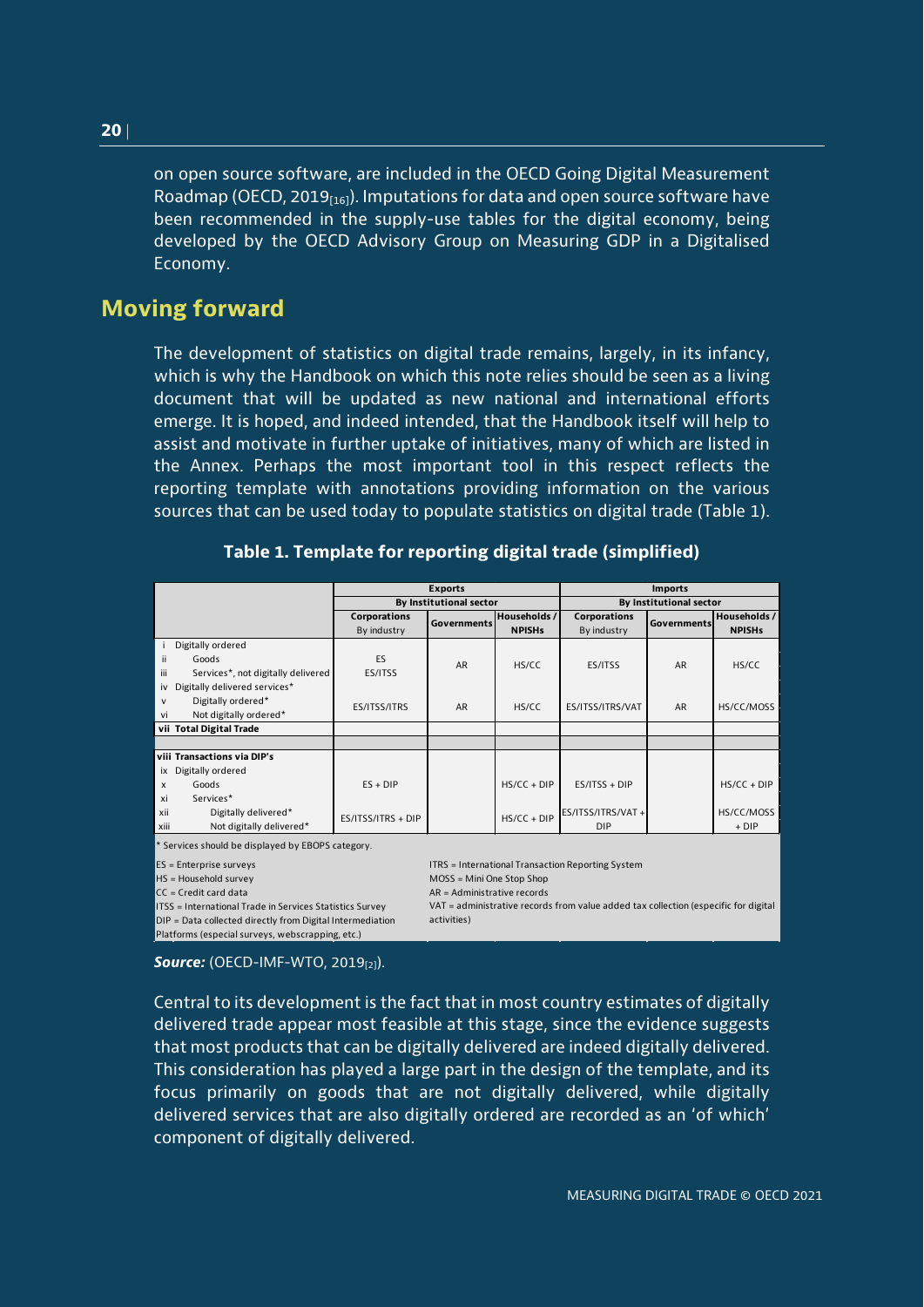## <span id="page-20-0"></span>**Annex: A selection of innovative practices to measure digital trade**

## **Digitally-ordered trade**

## *Using Household surveys*

## **Italy's border survey**

## **Responsible entity: The Bank of Italy**

**Description:** The Bank of Italy (BoI) has been running an extensive (face-toface) border survey since 1996 providing information on various features of Italy's inbound and outbound international tourism, such as number and characteristics of visitors and visits, number of night stays, mode of payments used, etc. Recently, additional questions have been added to gather information about the use of online tools to book or buy travel services. Travellers are asked about: 1) online purchases of "all inclusive" travel packages and 2) online booking of accommodation. The survey shows that in 2016, expenditures on "all inclusive" trips purchased or booked online accounted for 14% and 18%, respectively, of outbound and inbound travellers' total expenditure on the product. For accommodation services, the equivalent figures amounted to 42% and 65% respectively. A specific question addresses the channel used to book the accommodation online.

**Read more:** *<https://www.bancaditalia.it/>* ; *[https://unstats.un.org/wiki/pages/viewpage.action?pageId=5309423.](https://unstats.un.org/wiki/pages/viewpage.action?pageId=5309423)*

## *Using credit card data*

## **U.S. quarterly survey of bank and payment card processors**

### **Responsible entity: U.S. Bureau of Economic Analysis (BEA)**

**Description:** In the mid-2000s, BEA explored the use of credit card data to estimate trade in travel services as it offered several advantages over selfreported expenditure data, including that it did not rely on travellers' recall or expectations and they provided complete geographic coverage. BEA collected card data for transactions related to trade in travel via a quarterly survey of bank and payment card processors for 2008-2017.

BEA's original survey captured all cross-border purchases and cash withdrawals made with a card for both spending in the United States using cards issued by foreign banks and spending in other countries using cards issued by U.S. banks. The survey collected a breakdown of total transactions for six broad categories of travel-related purchases and detail on total transactions by country. BEA's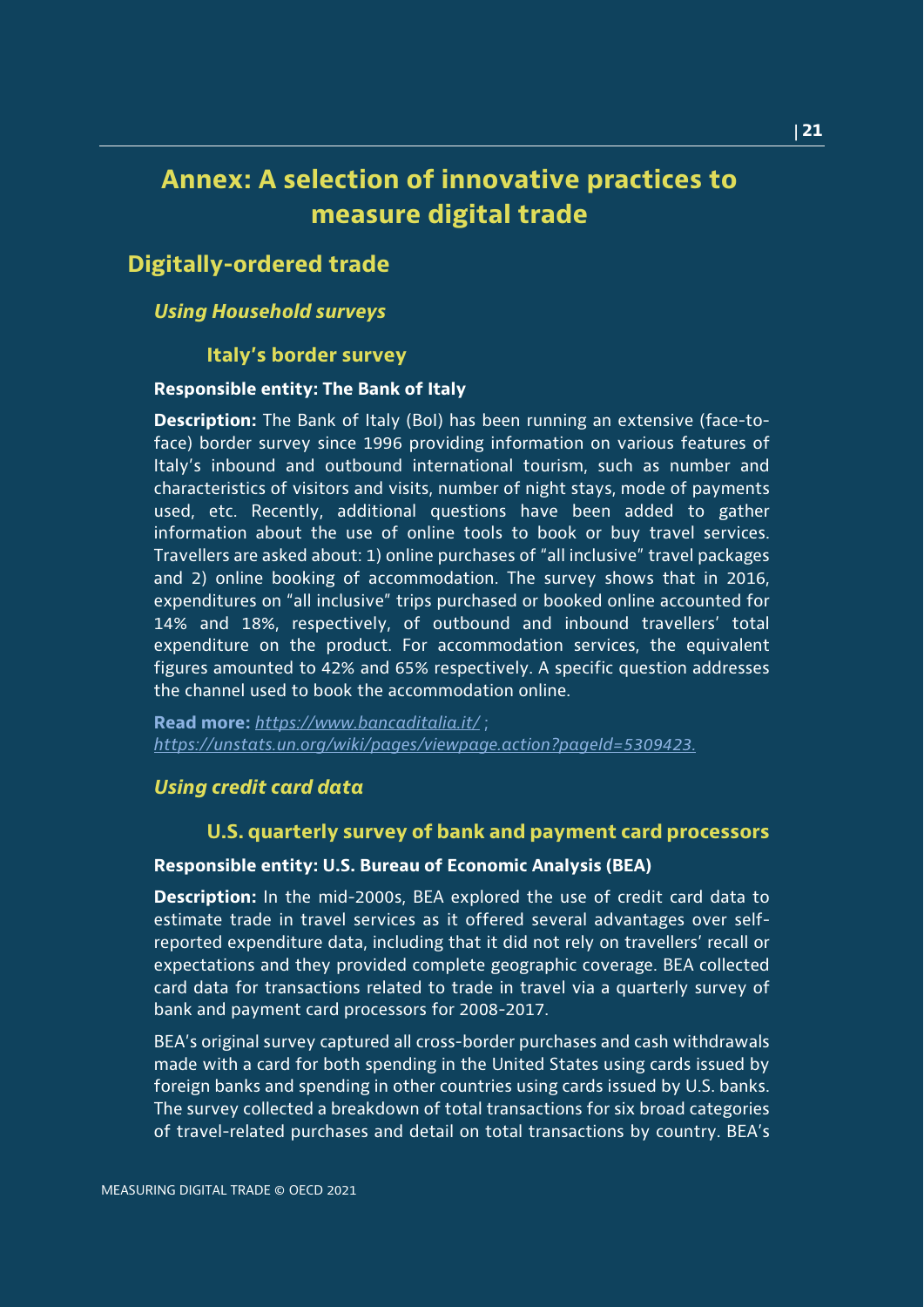initial concerns with the survey data were that it appeared to include ecommerce transactions and that classifications by spending category varied across reporters, while transactions unrelated to travel spending were also being reported.

BEA attempted to address these concerns with a redesign of the survey in 2012. One of the most important changes included the separation of reported transactions by whether the card was or was not present at the time of the transaction. The vast majority of retail goods and services purchased without a card present were expected to represent e-commerce, and not in-person pointof-sale transactions thought to be typical of travel expenditures. E-commerce transactions could therefore be omitted from BEA's calculation of travel expenditures. The instructions were also modified to specify how each transaction's merchant category code (MCC) should be classified into the spending categories and to omit certain MCCs that did not correspond to the types of purchases made by travellers. In addition, transactions were collected by both spending category and country, which allowed for more detailed comparisons with alternative data sources.

The improvements to the survey were only partly successful because not all reporters could fully comply with the new instructions. In addition, survey reporters could only identify transactions by country based on the location of the bank that issued the card rather than by the country of residence of the traveller using the card. This identification not only affected the ability to correctly attribute transactions by country of the purchaser, but also whether transactions should be classified as resident/non-resident. Further, data from card transactions did not correspond with data from alternative sources on traveller counts and spending.

When combined with traveller counts, the implied spending per person was significantly higher than self-reported spending from a survey of air travellers, even though it did not include purchases made without a card or international purchases channelled through entities in the country of residence of the purchaser (e.g. a U.S. resident booking a foreign hotel via a U.S. website). Furthermore, the country-level estimates of implied per person spending revealed unrealistic levels of spending and unexpected differences in spending across countries that are geographically close to one another and have similar traveller demographics.

Another concern with the card transactions data was that certain relevant card transactions would be missed by the survey due to the structure of the cardprocessing and card-issuing industries. For example, reciprocal agreements may allow a foreign card processor to process a relevant transaction, and relevant card payments on closed-loop or digital wallet payment systems may not be captured by the survey. Also, the categorisation by MCC may not correspond to the goods or services purchased because merchants may have one or a few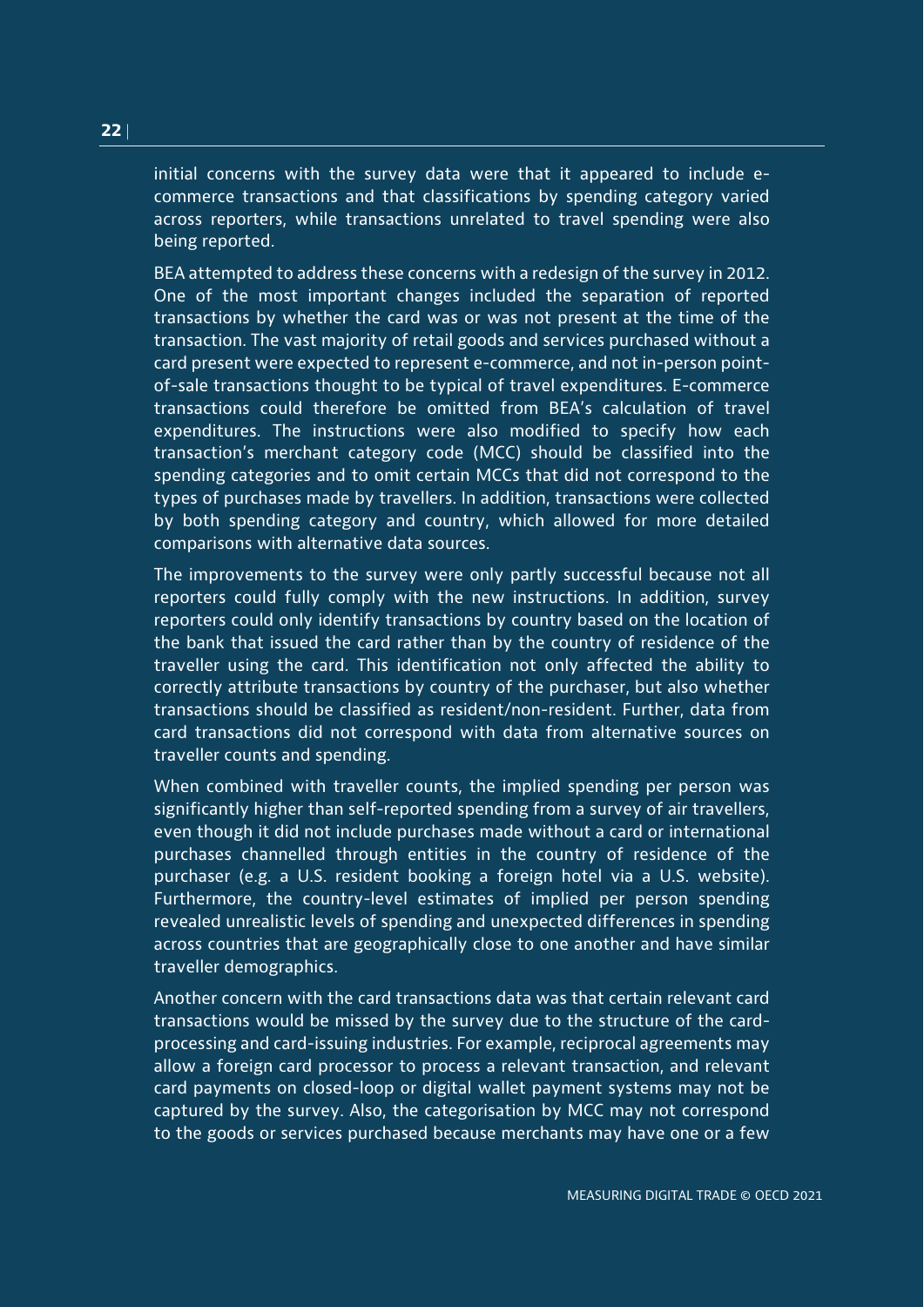MCCs per retail outlet, which does not allow for a high level of disaggregation by product type. In the BEA's analysis, the level and seasonal pattern of spending for categories thought to be well identified by MCC, such as lodging, were quite different from self-reported spending in the traveller survey.

Since not all spending is done with cards and some transactions related to travel may be booked via intermediaries resident in the same country as the traveller, BEA planned to account for transactions made by methods other than cross-border credit card transactions using data collected on a one-time companion sample survey of international travellers. The companion survey provided information on the portion of total spending attributable to crossborder card transactions, but there were concerns over the quality of the data collected and its associated cost, so it was not repeated. BEA ultimately decided that the credit card data it collected was not a reliable basis to estimate trade in travel and discontinued the survey of card processors.

**Read more:** *[https://www.federalregister.gov/documents/2016/04/04/2016-](https://www.federalregister.gov/documents/2016/04/04/2016-07474/be-150-quarterly-survey-of-payment-card-and-bank-card-transactions-related-to-international-travel) [07474/be-150-quarterly-survey-of-payment-card-and-bank-card](https://www.federalregister.gov/documents/2016/04/04/2016-07474/be-150-quarterly-survey-of-payment-card-and-bank-card-transactions-related-to-international-travel)[transactions-related-to-international-travel.](https://www.federalregister.gov/documents/2016/04/04/2016-07474/be-150-quarterly-survey-of-payment-card-and-bank-card-transactions-related-to-international-travel)*

## *Using data from other payment processing firms*

## **The Russian Federation's quarterly survey of specialised online payment companies**

#### **Responsible entity: Central Bank of the Russian Federation**

**Description:** Digitally ordered trade transactions are nearly always settled via specialised online payment companies. In the Russian Federation, both international companies such as PayPal, and national information technology companies such as QIWI or Yandex operate in this market. The law requires such companies to have licenses to work as credit institutions and to notify the Central Bank when they begin transferring electronic funds.

The online payment companies are required to report detailed information to the Central Bank on a regular basis, including on direction of payment, the counterparty country and the currency of transactions. Due to the large number of small transactions (the average transfer amount is USD 20), the individual transactions are not categorised by type of goods and services. However, considering the growing importance of digital ordering, a quarterly survey of specialised online payment companies was developed in order to obtain disaggregate information on transactions by major product categories.

To reduce the burden on respondents, a list of the types of goods and services that account for the largest shares in international transactions was developed with input from the operators of payment systems, and only the three largest operators, which account for more than 80% of total international transactions,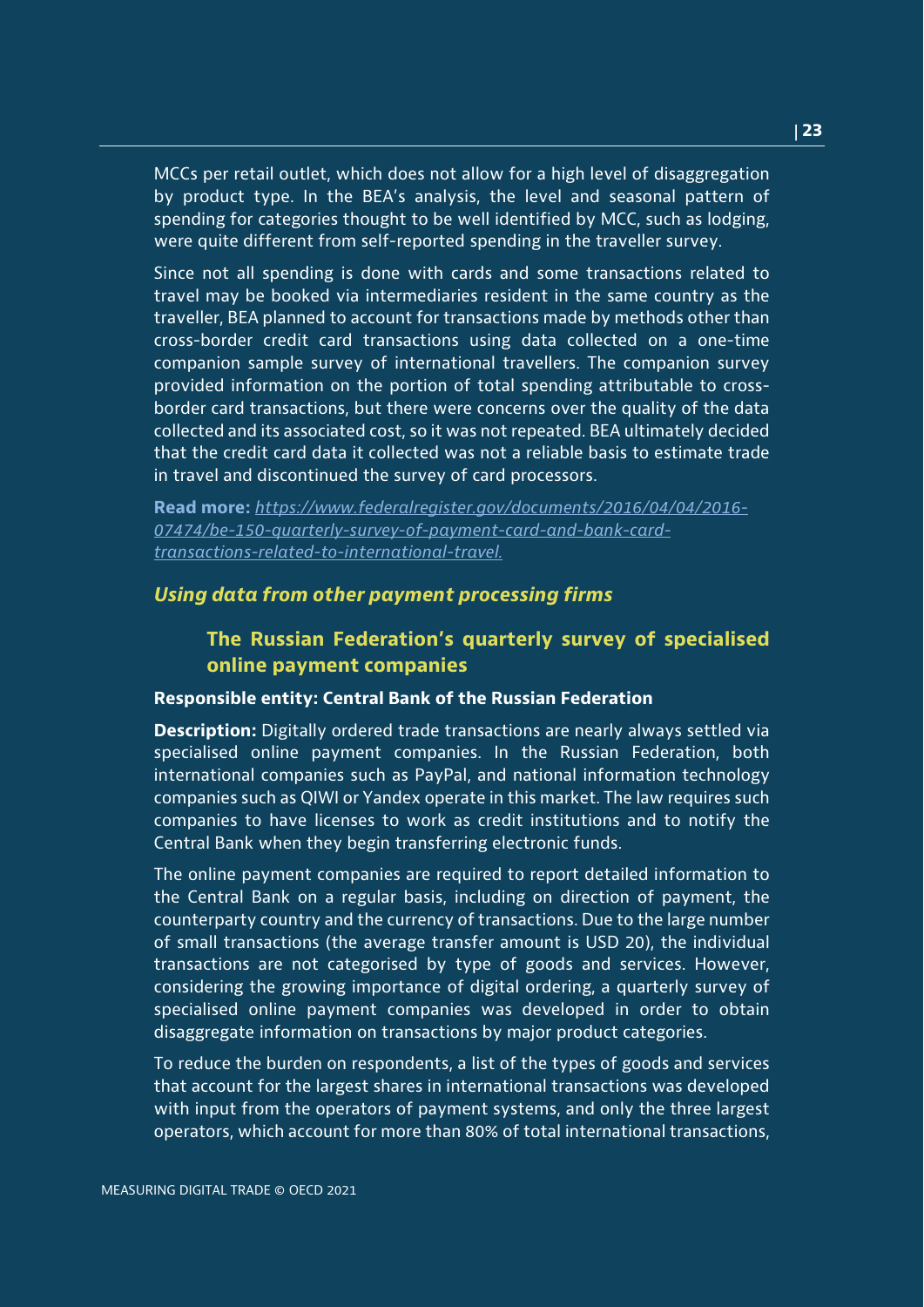are surveyed. Categories identified in the approach include the purchase of goods; the purchase of services in the field of culture and recreation (computer games); computer services (content, hosting, domain registration); communication services (cellular communication and internet, SIM cards for tourists, information services); participation in online casinos; transactions on the foreign exchange market; and transfers between individuals.

The first survey was conducted in 2014. The results showed that imports of goods from online stores, participation in online casinos, and computer games made up the largest shares of online cross-border transactions conducted by individuals. The practice has been considered successful and is currently used in the calculation of imports and exports of goods and services, personal remittances and other balance of payments items.

**Read more:** *[https://www.cbr.ru/eng/.](https://www.cbr.ru/eng/)*

## *De minimis trade*

### **United States' approach to de minimis trade**

#### **Responsible entity: U.S. Bureau of Economic Analysis (BEA)**

**Description:** Since the 1960s, the United States has promoted the reduction of trade flow processing costs by exempting low-value transactions for both imports and exports from the burden of additional procedures and paperwork. The U.S. Census Bureau provides estimates for low-valued trade statistics below a threshold of USD 2 500.

Data for exports is based on the sum of two sources of information, gathered from small package courier company trade transactions and country-specific low-value trade estimates. Courier data is used to develop a "courier factor" based on the proportion of the low value trade to the total high value trade over several months. This factor is the same for all countries, and is multiplied with the courier data to produce courier low value estimates. Non-courier data is estimated by using a country-specific factor multiplied by each country's trade from the prior month (or current, if available) to produce low value estimates. This is done for exports to all countries except for Canada, which is separately generated under the United States-Canada Data Exchange. These two data components are summed, by country, to produce monthly low value estimates.

In contrast, import data is typically based on available low value import data rather than estimates, with two main methodological features. The first is a summation or "roll up" of excess electronically-filed data (comprising the majority of data) that is typically omitted from the original statistics, which increases the value of trade for certain commodities where lower valued trade is prevalent. The second is a revised low value estimation process with four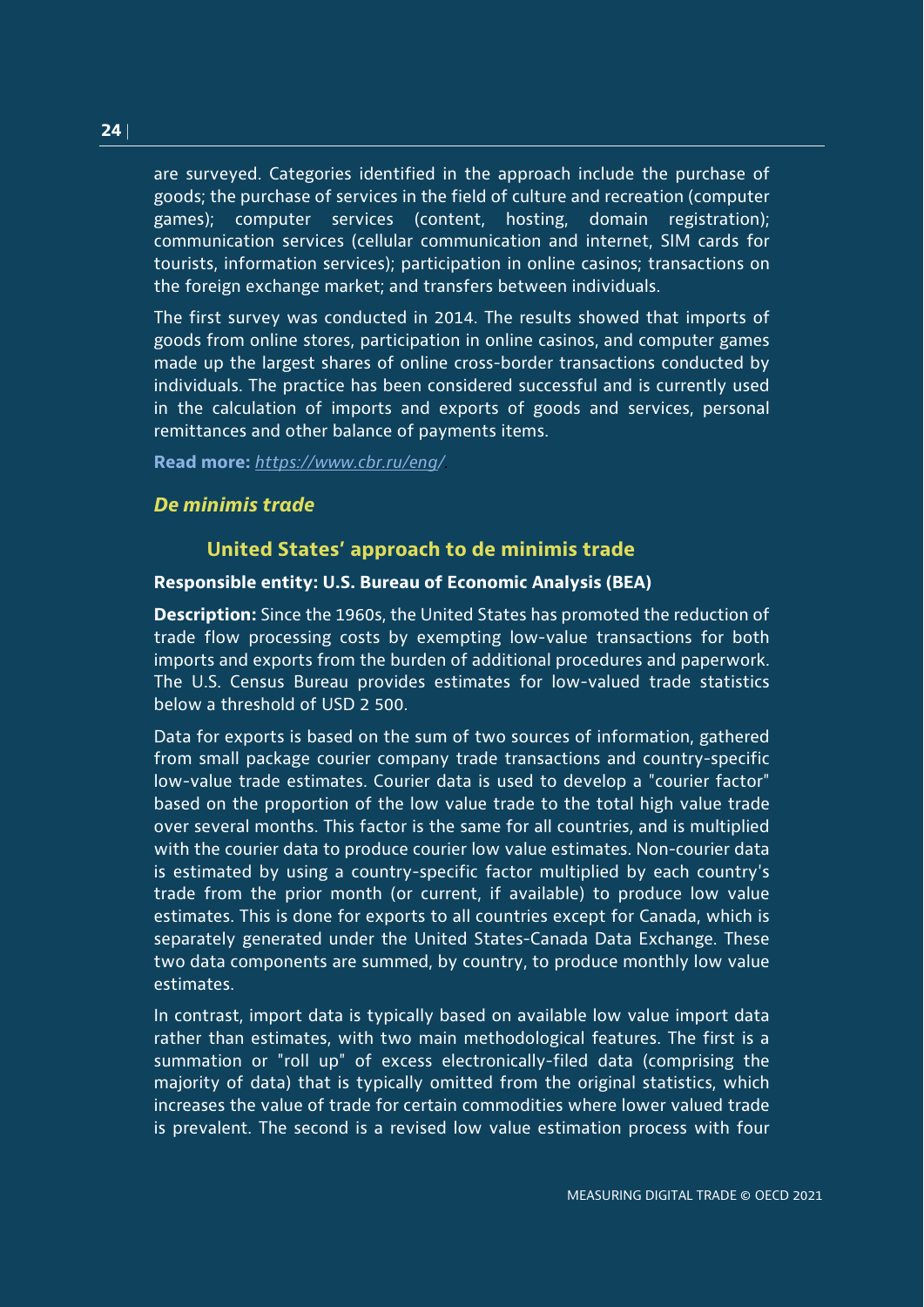components: 1) a low value total for electronically filed import data, 2) an estimate of low valued data filed via paper, 3) an estimate of courier low value data, and 4) a low value total for Foreign Trade Zone data filed either via paper or electronically. These four components are summed, by country, to produce monthly low value estimates.

#### **Read more:**

*[https://www.bea.gov/data/intl-trade-investment/international-trade-goods](https://www.bea.gov/data/intl-trade-investment/international-trade-goods-and-services)[and-services.](https://www.bea.gov/data/intl-trade-investment/international-trade-goods-and-services)*

## *Using customs statistics directly*

## **The People's Republic of China's use of statistics on orders provided by e-commerce platforms and a new postal survey**

**Responsible entity:** The General Administration of Customs of the People's Republic of China (GACC)

Description: In recent years, e-commerce has flourished in the People's Republic of China (hereafter China), and the country has become the world's largest ecommerce market where all forms of e-commerce (including for example B2B, B2C, C2C) have developed rapidly. This growth has brought challenges for accurately measuring cross-border e-commerce involving goods, in the case of high-frequency and low-value transactions. As the institution responsible for producing official Chinese merchandise trade statistics, China Customs has developed new approaches to ensure the statistical coverage of these transactions, covering both B2C and B2B.

For the B2C cross-border e-commerce transactions, China Customs has established a specialised clearance system named Cross-border E-commerce Information System (CBEIS). Specific customs regime codes (9610, 1210 and 1239) help identify goods that are cleared via CBEIS. Customs allow the release of B2C cross-border e-commerce goods via a simple declaration which combines and cross-validates the original orders, logistics and payment data, while e-commerce platforms declares summarised data to China Customs afterwards for statistics and other purposes.

Since e-commerce platforms typically have high-quality data management systems to oversee the entire chain of transactions, logistics and payments, information is easy to collect and report. China Customs uses the information on orders provided by e-commerce platforms both within and outside China to develop statistical estimates on the overall scale of cross-border e-commerce. By also incorporating administrative records of cross-border logistics and crossborder payments, using big data methodologies, China Customs can compare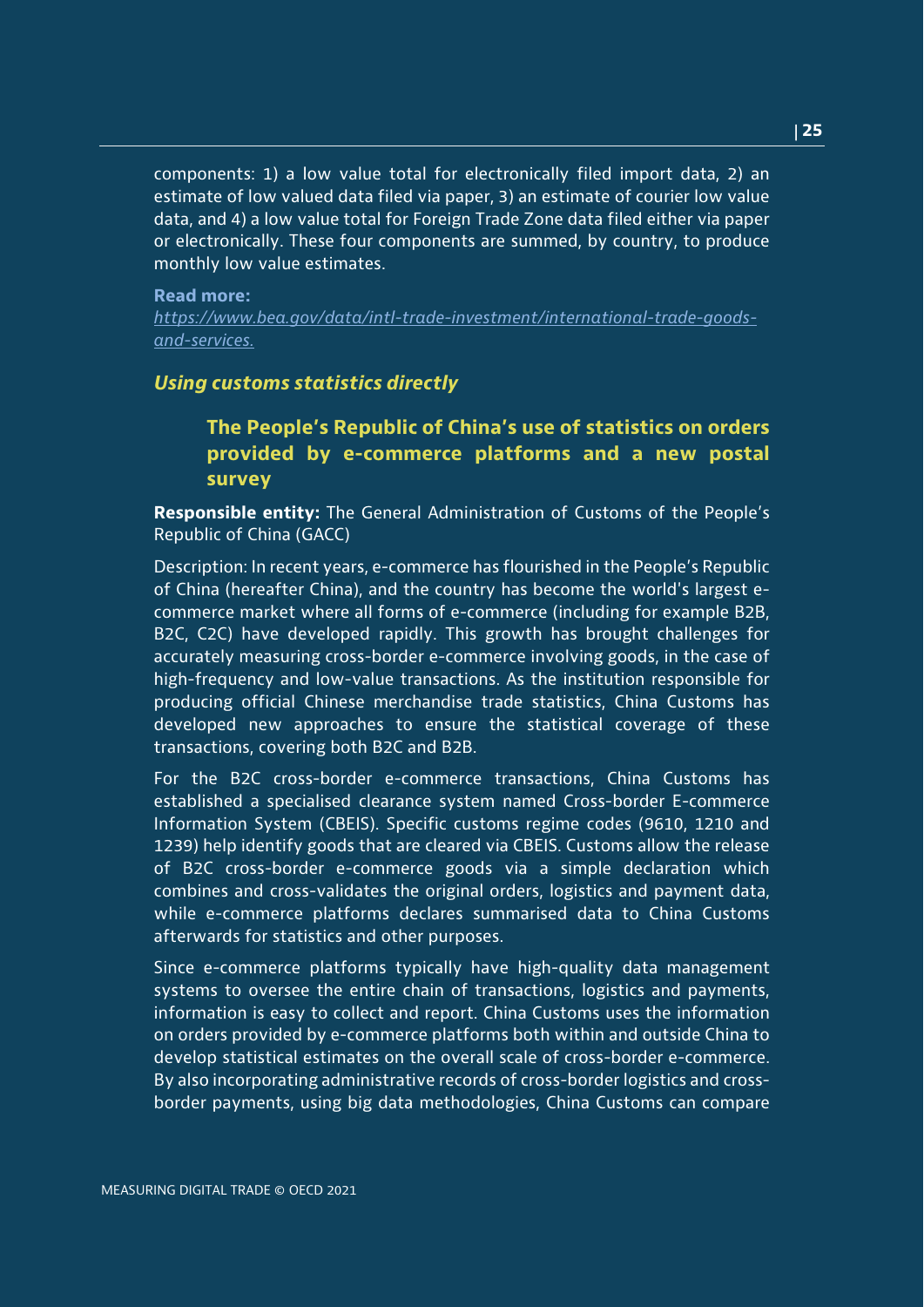and cross-validate the data to improve the accuracy of measurement. This approach delivers complete, accurate and timely statistical information.

For B2C goods cleared as mail parcels and courier deliveries rather than through CBEIS, China Customs and the postal agency have carried out a pilot survey, using sampling methods to determine the proportion of e-commerce postal parcels, to estimate the scale of cross-border e-commerce merchandise trade via postal channels. For the B2B transactions, China Customs currently encourages importers and exporters to declare whether the goods are ordered via e-commerce. This information will be used for a future statistical survey to further estimate and validate these data.

**Read more:** *[http://english.customs.gov.cn/.](http://english.customs.gov.cn/)*

## **Turkey's use of customs data, including through the BİLGE and EDI systems**

### **Responsible entities: Turkish Statistical Institute, The Ministry of Trade**

**Description**: In Turkey, studies for the production of cross-border e-trade in goods statistics have been carried out since 2018 in co-operation with the Turkish Statistical Institute and the Ministry of Trade. Efforts are being made to use administrative records to produce these statistics. All documents and applications used in cross-border e-trade transactions are examined in detail in order to avoid a lack of coverage. In addition, these studies are carried out to produce cross-border e-trade statistics on a country-product and on a monthly basis.

In this context, firstly, Electronic Trade Customs Declarations (ETCD), which are only used in electronic trade transactions in Turkey, were examined. Electronic Trade Customs Declaration is an application used only for electronic trade, which is used in the customs procedures of incoming/outgoing goods by air, road, post or fast cargo transportation, and where all transactions regarding customs declaration are carried out electronically, no paper output is required. ETCD declarations have been included in trade in goods statistics since January 2021, but have not been published under the title of e-trade.

A second source that will be used to produce statistics is the customs data compilation system (BİLGE) and the Electronic Data Interchange (EDI) system of the Ministry of Trade, which are used in compiling official international trade in goods statistics. A separator has been established in BİLGE and EDI systems to distinguish cross border e-trade transactions that are included in the published official international goods trade statistics but have not yet been separated. By this separator, the enterprises are asked whether the transaction is e-trade or not. In addition, studies for training activities for those who fill out the declarations are also planned.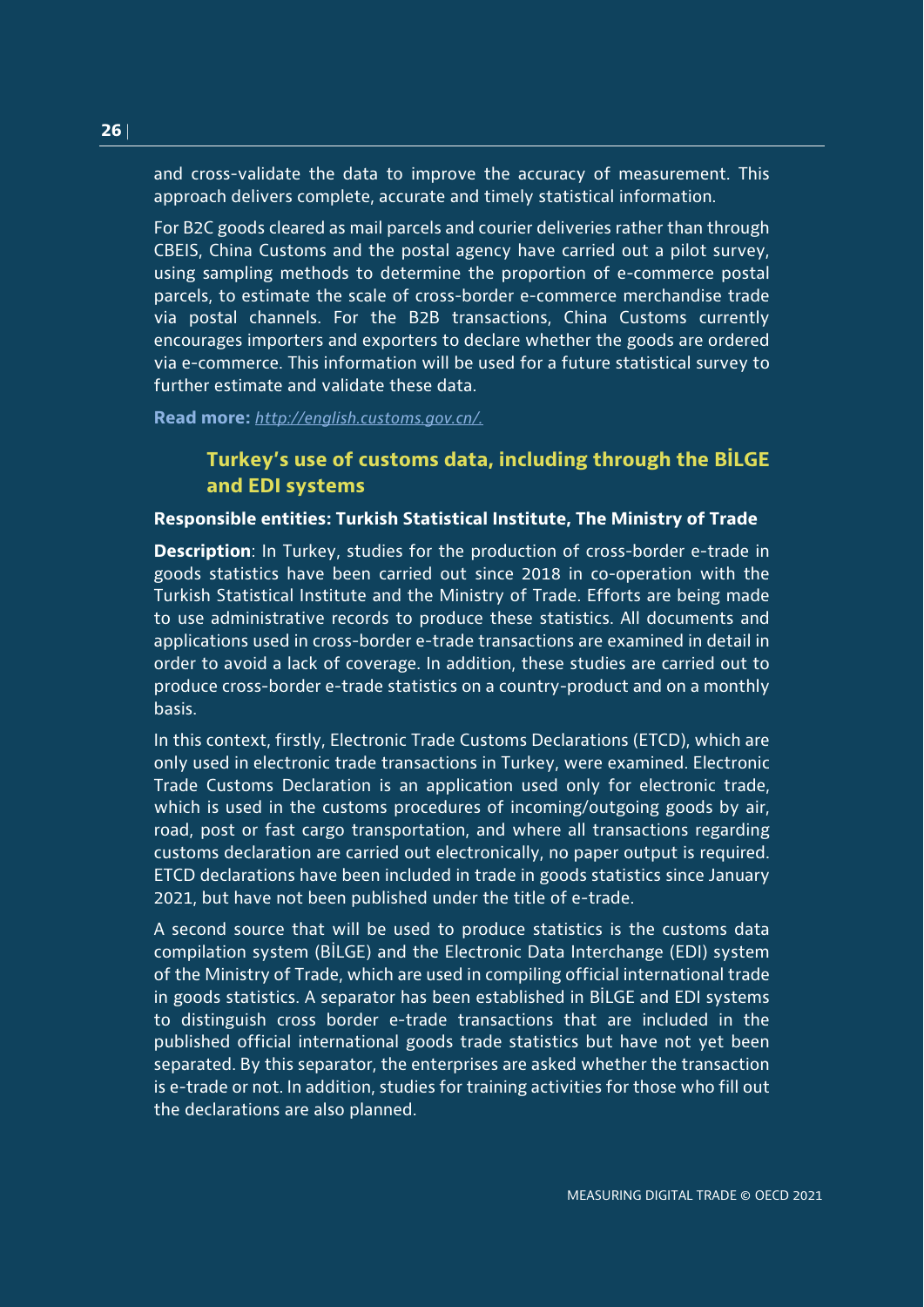Another source for the production of cross-border e-trade statistics is the administrative records of the General Directorate of Post and Telegraph Organization (PTT). Integration of the export records of the PTT with the ETCD has been ensured. However, due to the differences in implementation of import registrations in partner countries, the harmonisation of the system with the ETCD continues. Following the conclusion of the regulations in the administrative records, the data flow and the monitoring of the data for a while, it will be possible to produce and publish the cross-border e-trade statistics on a monthly basis at the product-country level in Turkey.

**Read more:**

## **Digitally-delivered services**

## *Implementation of UNCTAD's model enterprise survey on ICTenabled services*

## **Costa Rica**

#### **Responsible entity: Central Bank of Costa Rica (BCCR)**

**Description:** Costa Rica was among the first countries to leverage the assistance offered by UNCTAD to set up a data collection and compile statistics on services that were actually delivered remotely over ICT networks (i.e. ICTenabled). Using the classification system developed by UNCTAD, Costa Rica implemented a survey among 285 enterprises that were identified as potential exporters of ICT-enabled services in 2017. 185 responses were received, of which 117 responded that they exported services that were ICT-enabled.

The results were grossed up to the entire population of firms exporting these services (digitally or not), a total of 1196 firms, using selected economic variables of the Central Bank of Costa Rica (BCCR) and other administrative records, including enterprise size, different trading regimes (special regime or free trade zone and final regime), and industry. The results show that 82% of firms sold cross-border ICT-enabled services, amounting to 97% of all potentially ICT enabled services, or 18% of total exports and 38% of total services exports. Over three-quarters of firms exporting ICT-enabled services were foreign owned, predominantly U.S. or European.

**Read more:** *[https://unctad.org/system/files/non-official](https://unctad.org/system/files/non-official-document/tdb_ede_wg2019_c11_CostaRica_en.pdf)[document/tdb\\_ede\\_wg2019\\_c11\\_CostaRica\\_en.pdf.](https://unctad.org/system/files/non-official-document/tdb_ede_wg2019_c11_CostaRica_en.pdf)*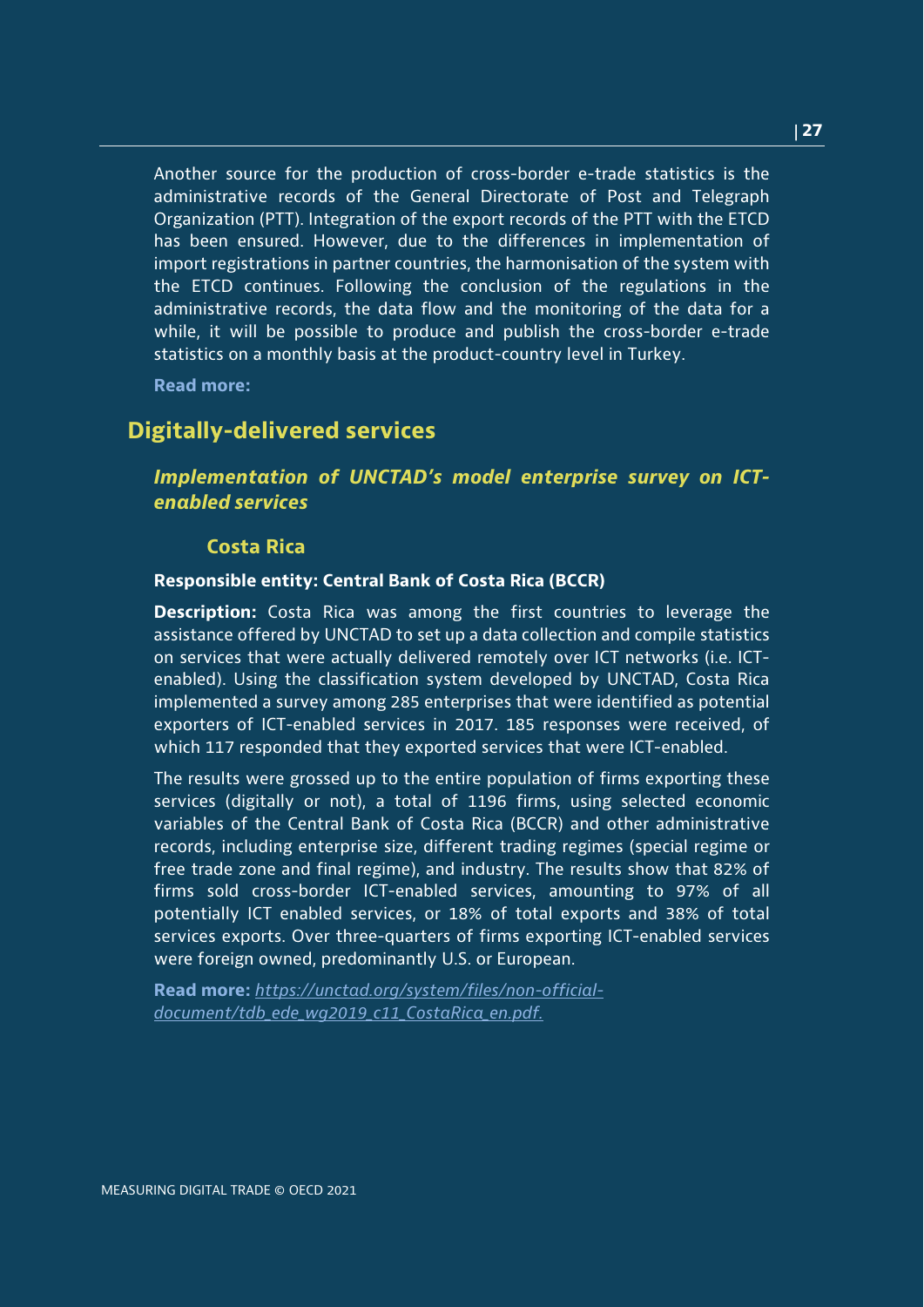## *Using the International Transactions Reporting System (ITRS) data*

### **Brazil**

## **Responsible entity:** Central Bank of Brazil (BCB)

Description: The Central Bank of Brazil traces international trade in services flows using the International Transactions Reporting System (ITRS). The Brazilian ITRS was originally conceived within the framework of foreign capitals control system, but as this no longer exists, BCB restructured the system with a focus on supporting: 1) the compilation of external sector statistics, and 2) the assessment and supervision of the foreign exchange market. In this regard, the ITRS covers all foreign exchange settlements between residents and nonresidents.

The Brazilian ITRS has more than 50 different codes to identify the different types of services transactions, allowing national compilers to allocate transactions in the balance of payments with a good level of detail. It is possible to automatically determine the economic sector of the parties involved, particularly of the resident, as every transaction is registered (i.e. no threshold is in place) and has a national fiscal registration number identifying the resident party. For the non-resident party the name is provided.

Regarding digitally delivered trade, the Central Bank contacted several of the largest enterprises operating in Brazil to better understand their business models and decide on an appropriate allocation of the transactions observed in the Brazilian ITRS to digital trade categories.

Almost all of the foreign multinationals operating in Brazil that deliver services digitally to residents also have international transactions with their foreign parents (which is the focus here for measurement of digitally delivered trade). For example, one large digital MNE has a Brazilian subsidiary that sells online advertising space to Brazilian customers. The subsidiary is physically present in Brazil and employs over 100 staff (software developers and sales assistants). It purchases online advertisement services from its parent and provides them to local customers in Brazil.

**Read more:** *[https://www.bcb.gov.br/en/statistics.](https://www.bcb.gov.br/en/statistics)*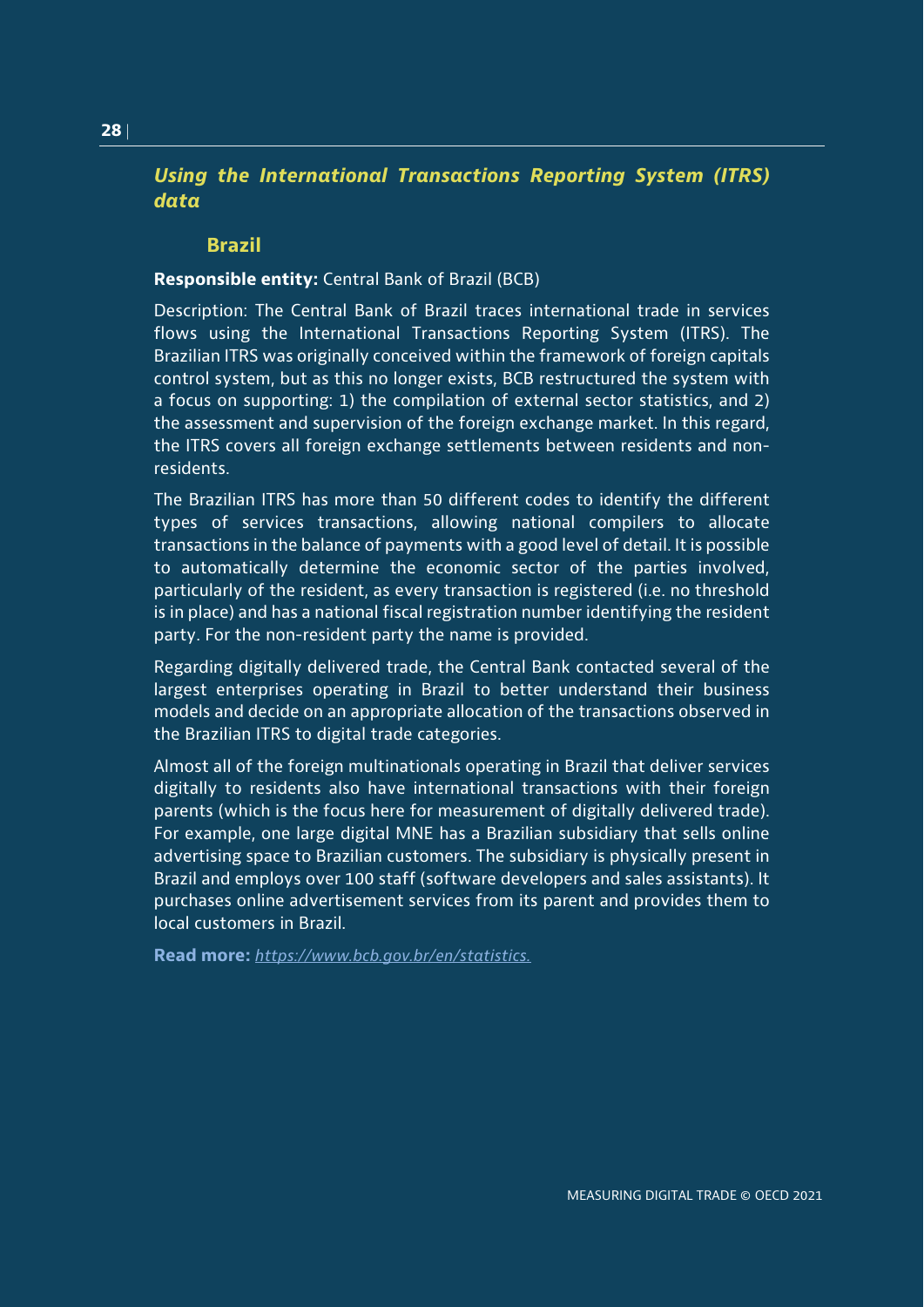## *Using administrative tax data (VAT and Mini One Stop Shop (MOSS) data)*

## **Argentina**

**Responsible entity**: INDEC, national statistics office.

Description: Information on digitally delivered services has recently been developed in Argentina by capitalising on new legislation (Law No. 27430/2017, *Senado y Cámara de Diputados de la Nación Argentina*, 2017) that obliges nonresident providers of digital services products to declare their revenues on services provided, on which 21% VAT is applied. Resident financial intermediaries that act as agents for non-resident services products providers are also asked to provide similar information and payments.

In many cases, the services provided were not purely related to digital services products per se. To avoid imposing VAT on transactions not covered by the new law, the fiscal authorities (AFIP: *Administración Federal de Ingresos Publicos*) set a threshold of USD 10, above which it was assumed that the transactions did not relate to digitally delivered services products.

Initial results using these data look promising. The first set of data collected information from 699 intermediaries and 956 non-resident providers. However, disaggregation by product detail could not be identified, so, additional information was requested directly from the intermediaries. Broadly, a detailed concordance between firms and the services supplied was developed by assuming that the non-resident firms export products related to their main activity (based on specific information by the reporting firm). Because of the nature of the digital services provided, and the method of payment (mainly through credit cards), it was assumed that the main resident sector involved was the household sector.

Two caveats are needed with this approach in relation to coverage. The first relates to intermediation services for platforms intermediating goods, whose commission, in theory, is captured in goods statistics (valued at C.I.F). The second concerns the use of the USD 10 threshold (although anecdotal evidence suggests that this is currently not a significant problem).

#### **Read more:**

*[https://www.indec.gob.ar/ftp/cuadros/publicaciones/servicios\\_digitales\\_bdp.pd](https://www.indec.gob.ar/ftp/cuadros/publicaciones/servicios_digitales_bdp.pdf) [f.](https://www.indec.gob.ar/ftp/cuadros/publicaciones/servicios_digitales_bdp.pdf)*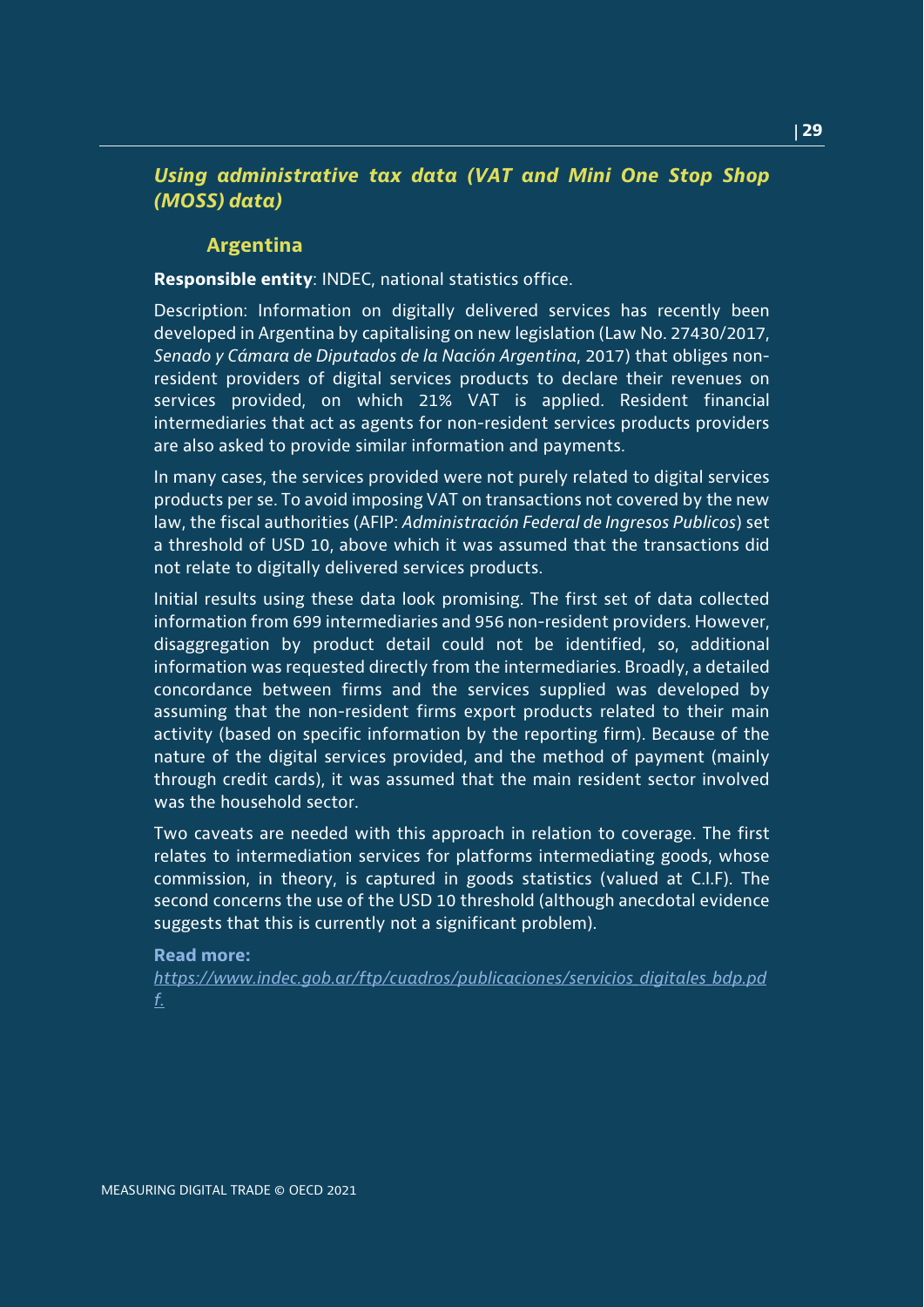## **Hungary**

## **Responsible entity:** Hungarian Central Statistical Office (HSCO)

Description: With respect to exports, a first step in assessing the potential, and the scope, of MOSS data to deliver estimates on components of digitally delivered services trade (in the categories covered by MOSS) included a comparison of export data for 9 enterprises identified in MOSS and ITS Surveys. The results revealed a high degree of consistency between the two sources (although in one case, the results revealed a need to reclassify the EBOPS category recorded in ITS Surveys).

The 9 enterprises accounted for 78% of total Hungarian exports included in MOSS. As a percent of their total services 49% of their exports of services to the European Union were digitally delivered and 17% in total. As MOSS only covers specific digital services, and only specific digital services provided to non-taxable persons (mainly households) in the European Union, the MOSS data accounted for only 0.03% of total Hungarian services exports.

With respect to imports, MOSS can also be used to derive information on imports of digitally delivered services by households. Results for 2017 revealed that MOSS data was around 40% of the value of comparable estimates of households' imports of digitally delivered services (partly reflecting the fact that MOSS remains optional for reporting enterprises). As a share of total services imports, MOSS data amounted to 0.73%.

Future plans involve identifying which non-resident enterprises provide services in Hungary, which is not yet possible in the MOSS dataset, as only MOSS identifiers, and not company names, are provided. But this is scheduled to change in the near future, which will enable HCSO to better assess import data and to estimate trade by country and region of origin. In addition, it is expected that the coverage of MOSS data will grow.

**Read more:** *[https://www.ksh.hu/?lang=en.](https://www.ksh.hu/?lang=en)*

## **Denmark**

## **Responsible entity**: Statistics Denmark

Description: In Denmark, as elsewhere, the supply of digital services provided directly to private consumers has increased greatly in recent years. Before MOSS data became available, Statistics Denmark estimated these services using a variety of sources, for five different categories, including streaming, apps, gambling, games and other services.

The introduction and use of MOSS data have resulted in not-insignificant revisions to earlier estimates (except for betting services, which are not covered in MOSS). For example, imports of computer services were revised upwards to DKK 2.8 billion from DKK 0.4 billion, while imports of audio-visual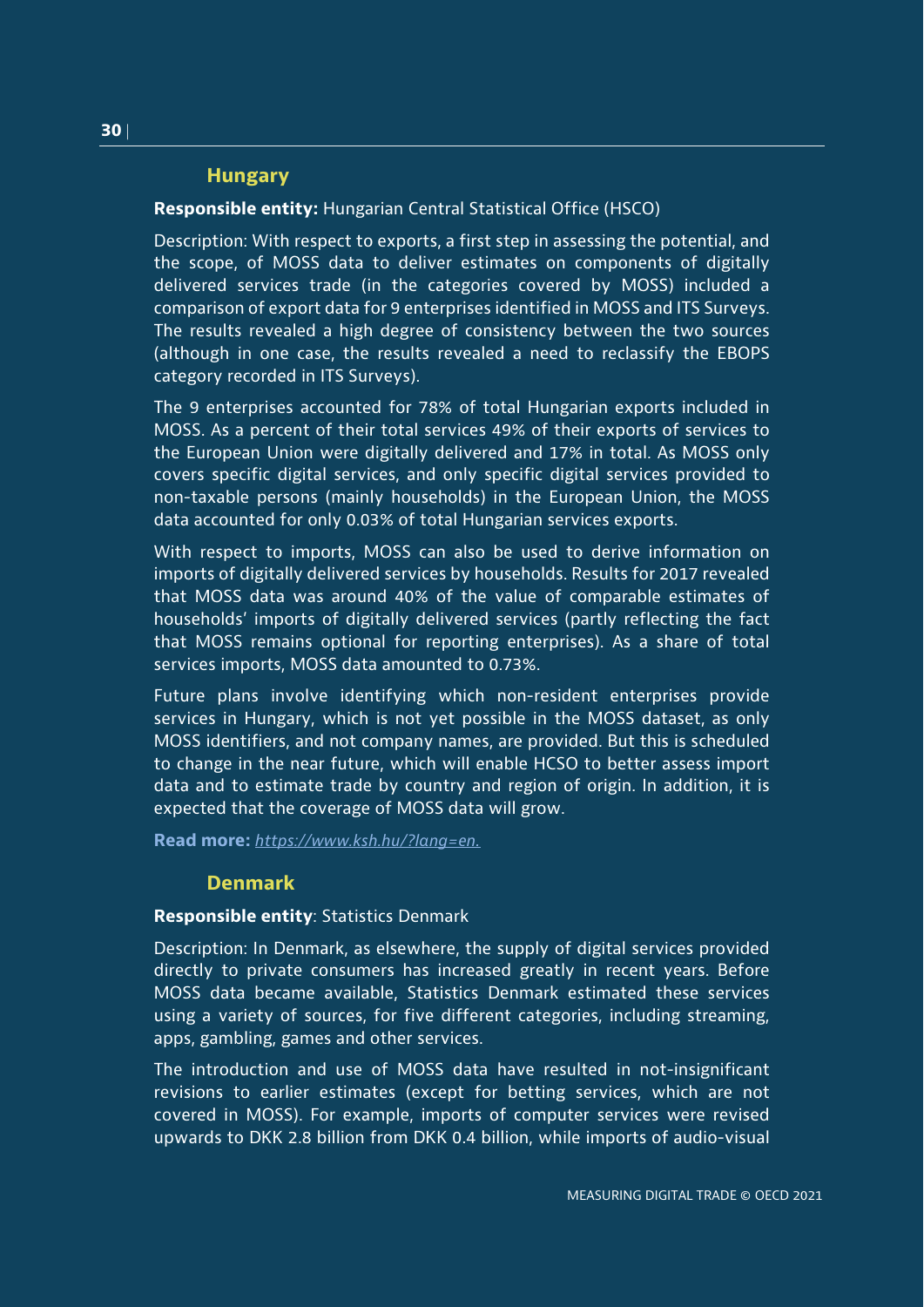services by private individuals have been revised down (likely reflecting the fact that consumers typically pay for these services through subscriptions with local intermediaries). In total MOSS data showed that imports by private individuals accounted for 6% of all imported computer services and almost 30% of audio-visual services.

**Read more:** *http://old.iariw.org/copenhagen/khalili.pdf.*

## *Using household surveys*

## **Canada's Digital Economy Survey**

## **Responsible entity**: Statistics Canada

Description: Statistics Canada released the results of a household survey on consumption of digitally delivered products. The Digital Economy Survey (DES) was a household survey targeting individuals aged 18 and older. It covered the use and purchase of various digital services products, such as music and video streaming services, e-books, mobile apps, and online gaming subscriptions. It examined ways of earning money through the digital economy (for instance, by selling new or used products through online bulletin boards or platforms). There were also questions about the type of payment methods used (for example, cash versus debit or credit card).

Sufficient samples were allocated to each of the provinces so that the survey could produce province-level estimates. An initial sample of 12 000 dwellings was selected. Due to difficulties identified during testing, respondents were not asked to break down their expenses between Canadian and international sellers. One option being explored is to determine the trade component as a residual after excluding sales from Canadian enterprises (after accounting for exports).

#### **Read more:**

*[http://www23.statcan.gc.ca/imdb/p3Instr.pl?Function=assembleInstr&lang=en](http://www23.statcan.gc.ca/imdb/p3Instr.pl?Function=assembleInstr&lang=en&Item_Id=794699) [&Item\\_Id=794699;](http://www23.statcan.gc.ca/imdb/p3Instr.pl?Function=assembleInstr&lang=en&Item_Id=794699) [https://www150.statcan.gc.ca/n1/daily-quotidien/180829/dq180829b-](https://www150.statcan.gc.ca/n1/daily-quotidien/180829/dq180829b-eng.htm)*

*[eng.htm.](https://www150.statcan.gc.ca/n1/daily-quotidien/180829/dq180829b-eng.htm)*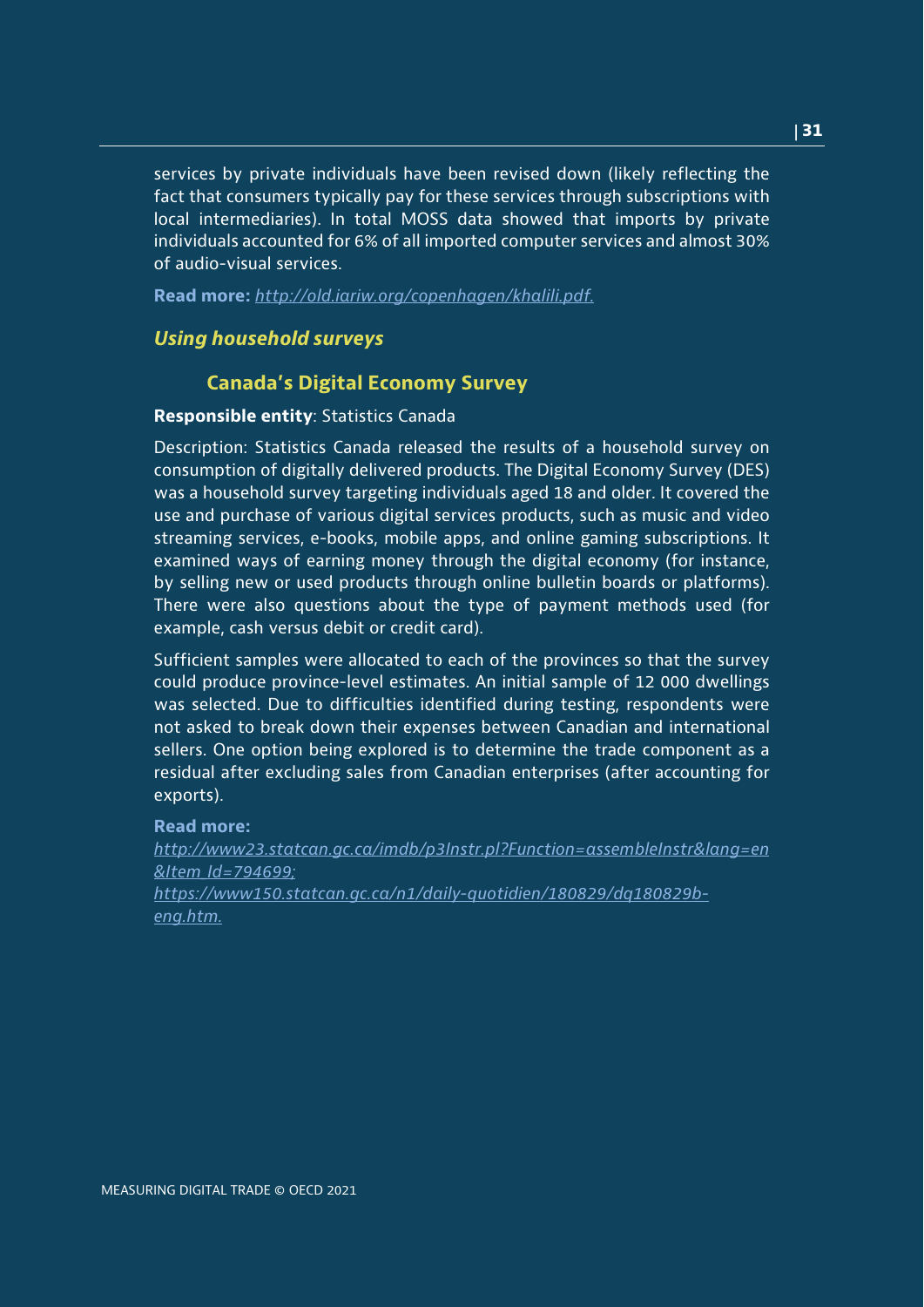## *Digital intermediary platforms*

## **The Netherlands' partnership with Google and Dataprovider**

#### **Responsible entity:** Statistics Netherlands

Description: In 2016, Statistics Netherlands engaged in a partnership with Google and Dataprovider to estimate the size of the internet economy in the Netherlands. Enterprises were in scope if their website generated sales. Dataprovider made structured information available on, amongst others, business names, chamber of commerce numbers, shopping cart systems, and site traffic estimation, for approximately 2.5 million websites that either had a ".nl" top level domain, were written in the Dutch language, or were hosted in the Netherlands and displayed either a Dutch address or phone number. These data were subsequently combined with the official Statistical Business Register (SBR), taking advantage of the fact that the Dutch SBR already records the websites of enterprises.

**Read more:** *<https://www.cbs.nl/en-gb>.*

#### **Spain**

#### **Responsible entity**: Spanish National Statistics Institute (INE)

Description: The Residents Travel Survey (RTS) is conducted by the INE, the Spanish National Statistical Office, to measure the number of trips made by residents in Spain to a destination within the country (domestic tourism) or abroad (outbound tourism) every month. The main characteristics of these trips are also studied: length, expenditure, purpose, accommodation, types of transport, etc.

Different forms of accommodation are considered, including those provided either on a commercial basis as a paid service (rented accommodation) or on a non-commercial basis (non-rented accommodation), such as accommodation provided without charge by friends or relatives or on own account. Linked to the type of accommodation, information on how the booking was made is collected, including a specific category for digital platforms when the chosen accommodation is a rented holiday home or a room in a private dwelling.

The role of online platforms in booking vacation homes differs between whether the destination is within Spain or abroad. When travelling within the country, residents chose to book their holiday home through a digital platform in 37% of cases in 2017. But making the arrangements directly with the service provider offline was still an important choice (33% of trips). On the other hand, when traveling abroad, platforms represented up to 68% of the trips using this kind of accommodation. Considering all domestic trips made by residents in Spain in 2017, using any type of accommodation, those to rented holiday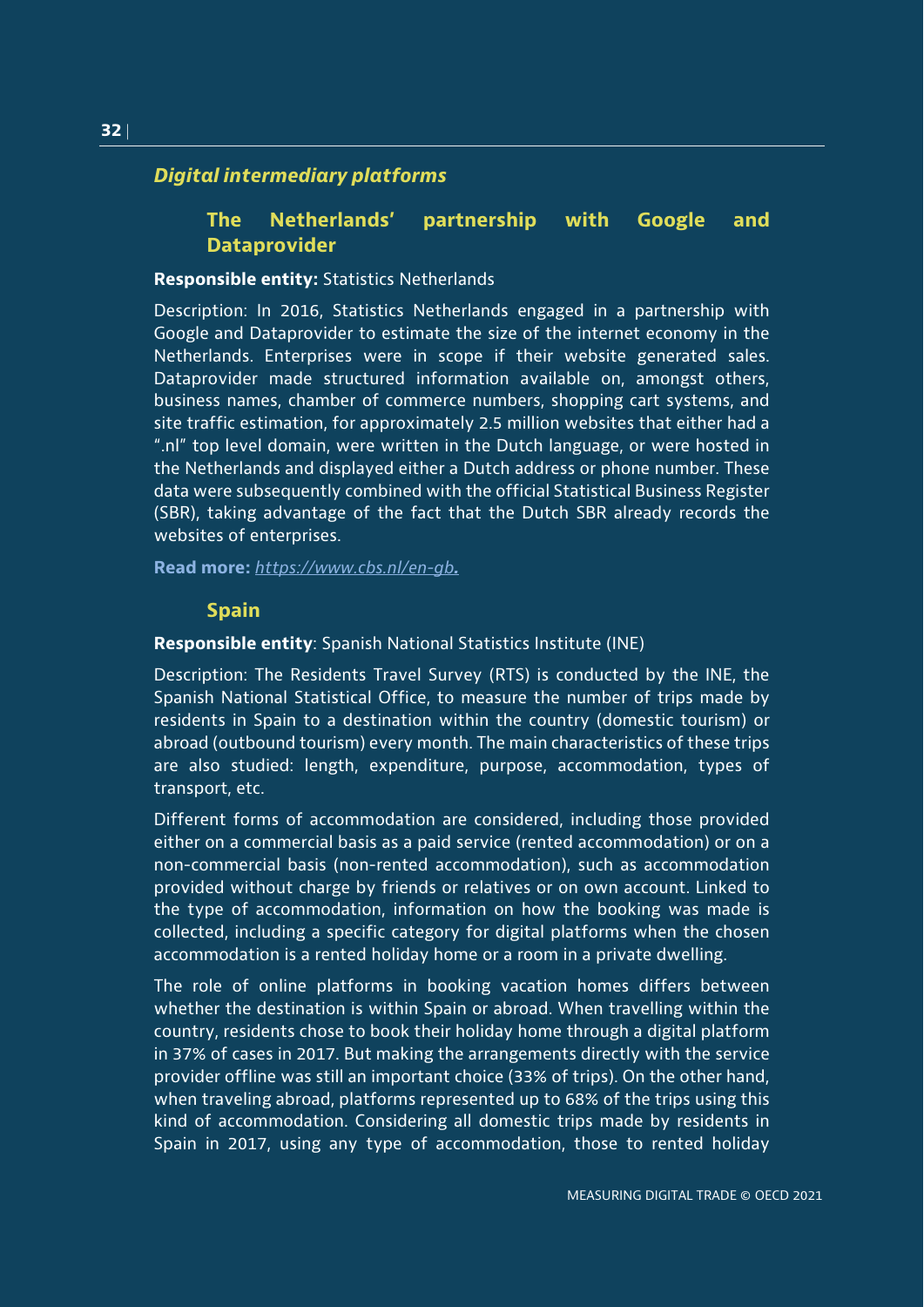homes booked through platforms represented 2% of trips, 2.6% of nights spent and 4.0% of total expenditure. In the case of outbound trips, rented holiday homes booked through platforms represented 9.3% of trips, 7.5% of nights spent and 7.4% of total expenditure.

**Read more:** *<https://www.ine.es/en/>*

## *France*

## **Responsible entity:** Banque de France

Description: By including questions in their panel survey on resident households, which covers both domestic tourism and trips abroad, France is able to identify if various travel services have been ordered using DIPs; no such questions are included in the border survey on foreign visitors. The survey contains specific questions on the mode of reservation for transportation and for accommodation.

**Read more:** *[https://www.banque-france.fr/.](https://www.banque-france.fr/)*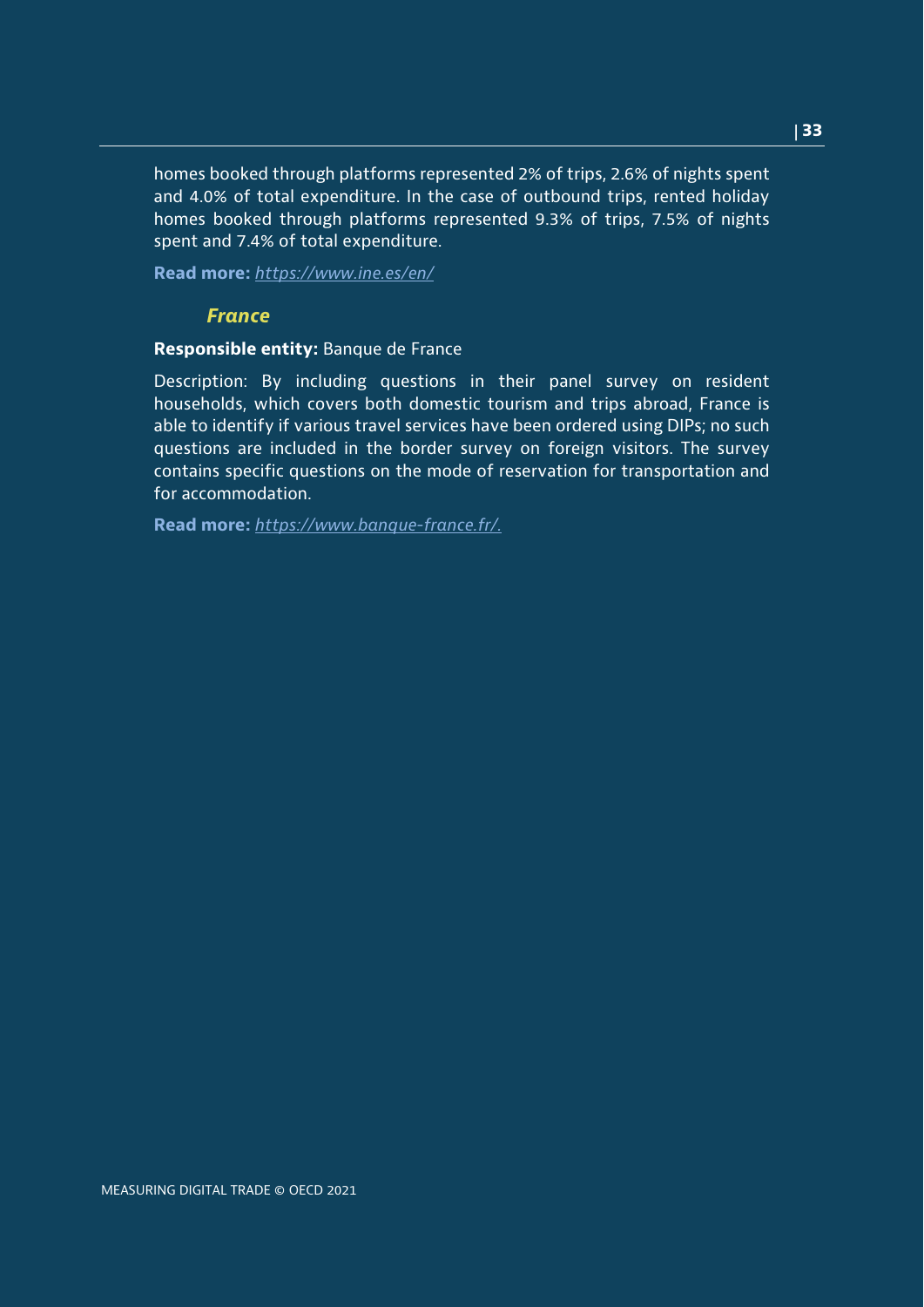## <span id="page-33-0"></span>**References**

| Ahmad, N. and P. Van den Ven (2018), "Recording and measuring data in the national<br>accounts",<br>https://unstats.un.org/unsd/nationalaccount/aeg/2018/M12_3c1_Data_SNA_asset_                                                 | $\overline{[14]}$ |
|----------------------------------------------------------------------------------------------------------------------------------------------------------------------------------------------------------------------------------|-------------------|
| boundary.pdf (accessed on 18 October 2021).                                                                                                                                                                                      |                   |
| BEA (2019), "Measuring Trade in Services by Mode of Supply",<br>https://www.bea.gov/research/papers/2019/measuring-trade-services-mode-<br>supply (accessed on 18 October 2021).                                                 | $[11]$            |
| Calvino, F. et al. (2018), "A taxonomy of digital intensive sectors", OECD Science,<br>Technology and Industry Working Papers, No. 2018/14, OECD Publishing, Paris,<br>https://dx.doi.org/10.1787/f404736a-en.                   | $[1]$             |
| ISIC, T. (2021), Report of the Technical subgroup on ISIC to the Expert Group on<br>International Statistical, https://unstats.un.org/unsd/statcom/52nd-<br>session/documents/BG-3k-TSG-ISIC-report-to-EGISC-E.pdf.              | $[12]$            |
| ISWGNA, T. (2020), "Recording and Valuation of Data in National Accounts",<br>https://unstats.un.org/unsd/nationalaccount/aeg/2020/M14 5 3 1 Recording of D<br>ata in SNA.pdf (accessed on 18 October 2021).                     | $[13]$            |
| OECD (2019), Going Digital: Shaping Policies, Improving Lives, OECD Publishing, Paris,<br>https://dx.doi.org/10.1787/9789264312012-en.                                                                                           | $[17]$            |
| OECD (2019), Measuring the Digital Transformation: A Roadmap for the Future, OECD<br>Publishing, Paris, https://dx.doi.org/10.1787/9789264311992-en.                                                                             | $[16]$            |
| OECD (2019), Unpacking E-commerce: Business Models, Trends and Policies, OECD<br>Publishing, Paris, https://dx.doi.org/10.1787/23561431-en.                                                                                      | $[5]$             |
| OECD (2013), "Exploring the Economics of Personal Data: A Survey of Methodologies<br>for Measuring Monetary Value", OECD Digital Economy Papers, No. 220, OECD<br>Publishing, Paris, https://dx.doi.org/10.1787/5k486qtxldmq-en. | $[15]$            |
| OECD (2011), OECD Guide to Measuring the Information Society 2011, OECD<br>Publishing, Paris, https://dx.doi.org/10.1787/9789264113541-en.                                                                                       | $[3]$             |
| OECD-IMF-WTO (2019), Handbook on Measuring Digital Trade,<br>https://www.oecd.org/sdd/its/Handbook-on-Measuring-Digital-Trade.htm.                                                                                               | $[2]$             |